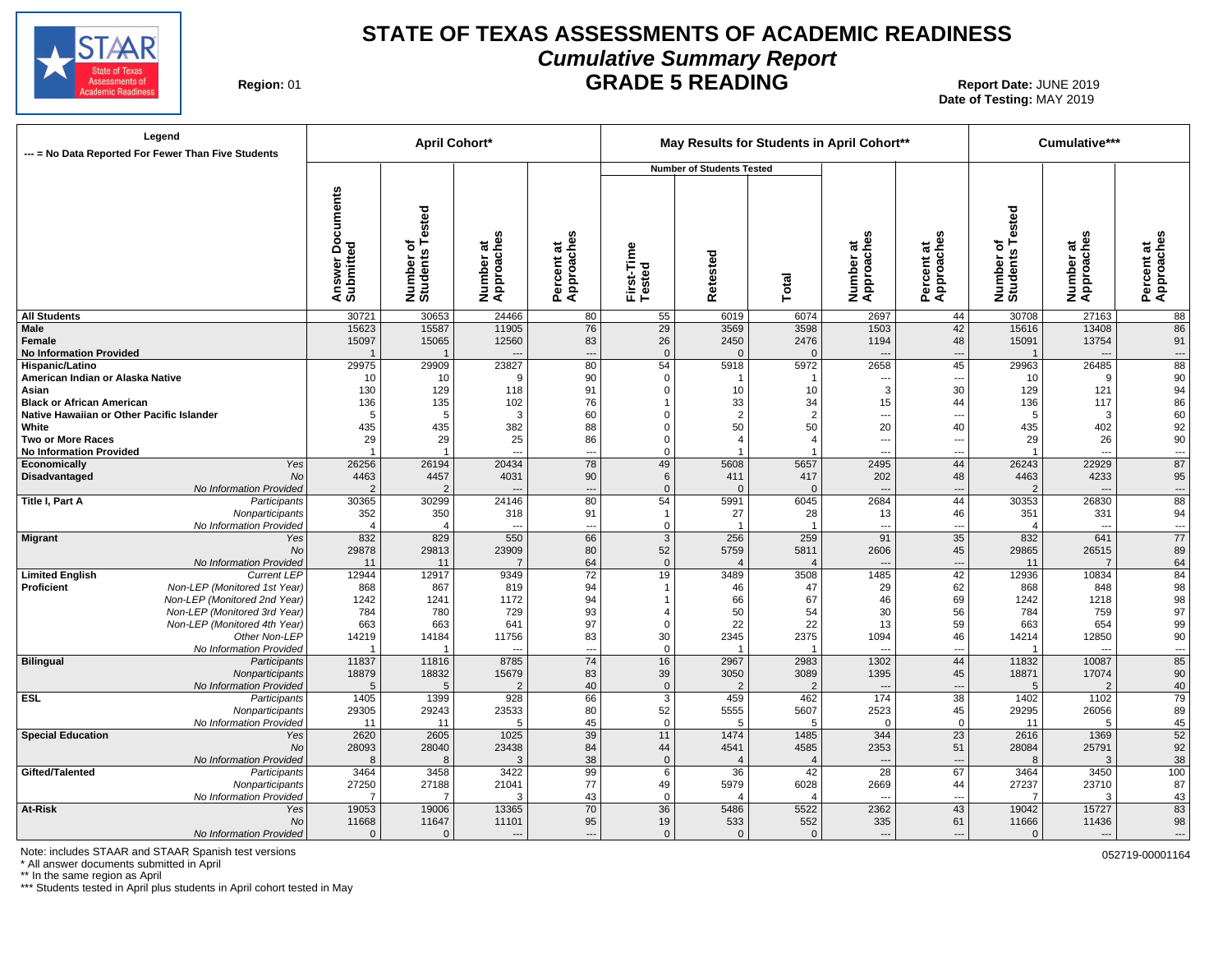

### **STATE OF TEXAS ASSESSMENTS OF ACADEMIC READINESS Cumulative Summary Report GRADE 5 MATHEMATICS** Report Date: JUNE 2019

**Region:** 

**Date of Testing:**  MAY 2019

| Legend<br>--- = No Data Reported For Fewer Than Five Students           |                                     |                              | <b>April Cohort*</b>     |                          |                      |                                  |                        | May Results for Students in April Cohort** |                          |                                      | Cumulative***                     |                                             |
|-------------------------------------------------------------------------|-------------------------------------|------------------------------|--------------------------|--------------------------|----------------------|----------------------------------|------------------------|--------------------------------------------|--------------------------|--------------------------------------|-----------------------------------|---------------------------------------------|
|                                                                         |                                     |                              |                          |                          |                      | <b>Number of Students Tested</b> |                        |                                            |                          |                                      |                                   |                                             |
|                                                                         | Documents<br>Answer Do<br>Submitted | Number of<br>Students Tested | Number at<br>Approaches  | Approaches<br>Percent at | First-Time<br>Tested | Retested                         | Total                  | Number at<br>Approaches                    | Percent at<br>Approaches | Tested<br>৳<br>Number of<br>Students | Number at<br>Approaches           | Approaches<br>Percent at                    |
| <b>All Students</b>                                                     | 30724                               | 30675                        | 26996                    | 88                       | 37                   | 3563                             | 3600                   | 1833                                       | 51                       | 30712                                | 28829                             | 94                                          |
| <b>Male</b>                                                             | 15625                               | 15601                        | 13445                    | 86                       | 18                   | 2078                             | 2096                   | 1044                                       | 50                       | 15619                                | 14489                             | 93                                          |
| Female<br><b>No Information Provided</b>                                | 15098                               | 15073                        | 13550                    | 90                       | 19<br>$\Omega$       | 1485<br>$\Omega$                 | 1504<br>$\Omega$       | 789                                        | 52                       | 15092                                | 14339<br>$\overline{\phantom{a}}$ | 95                                          |
| Hispanic/Latino                                                         | 29978                               | 29929                        | 26327                    | $\overline{a}$<br>88     | 37                   | 3491                             | 3528                   | $\overline{\phantom{a}}$<br>1798           | ---<br>51                | 29966                                | 28125                             | $\overline{\phantom{a}}$<br>$\overline{94}$ |
| American Indian or Alaska Native                                        | 10                                  | 10                           | 8                        | 80                       | $\Omega$             | $\overline{2}$                   | 2                      | $\overline{\phantom{a}}$                   | ---                      | 10                                   | 8                                 | 80                                          |
| Asian                                                                   | 130                                 | 130                          | 127                      | 98                       | $\Omega$             | 3                                | 3                      | $\overline{a}$                             | ---                      | 130                                  | 130                               | 100                                         |
| <b>Black or African American</b>                                        | 136                                 | 136                          | 112                      | 82                       | 0                    | 24                               | 24                     | 11                                         | 46                       | 136                                  | 123                               | 90                                          |
| Native Hawaiian or Other Pacific Islander                               | 5                                   | 5                            | $\overline{4}$           | 80                       | $\Omega$             | $\overline{1}$                   | $\overline{1}$         | $\overline{\phantom{a}}$                   | ---                      | 5                                    | $\overline{4}$                    | 80                                          |
| White                                                                   | 435                                 | 435                          | 391                      | 90                       | 0                    | 40                               | 40                     | 21                                         | 53                       | 435                                  | 412                               | 95                                          |
| <b>Two or More Races</b>                                                | 29                                  | 29                           | 26                       | 90                       | 0                    | $\overline{2}$                   | 2                      | $\overline{\phantom{a}}$                   | ---                      | 29                                   | 26                                | 90                                          |
| <b>No Information Provided</b>                                          |                                     | $\overline{1}$               | $\overline{a}$           | $\overline{\phantom{a}}$ | $\Omega$             | $\mathbf 0$                      | $\mathbf 0$            | ---                                        | ---                      |                                      | $\overline{\phantom{a}}$          | $\overline{\phantom{a}}$                    |
| Economically<br>Yes                                                     | 26259                               | 26215                        | 22774                    | 87                       | 32                   | 3336                             | 3368                   | 1718                                       | 51                       | 26247                                | 24492                             | 93                                          |
| Disadvantaged<br><b>No</b>                                              | 4463                                | 4458                         | 4222                     | 95                       | 5                    | 226                              | 231                    | 114                                        | 49                       | 4463                                 | 4336                              | 97                                          |
| No Information Provided                                                 | $\overline{2}$                      | 2                            | $\overline{a}$           | $\overline{\phantom{a}}$ | $\mathbf{0}$         |                                  |                        | $\overline{\phantom{a}}$                   | ---                      | $\overline{2}$                       | $\overline{\phantom{a}}$          | ---                                         |
| Title I, Part A<br>Participants                                         | 30368                               | 30320                        | 26666                    | 88                       | $\overline{37}$      | 3544                             | 3581                   | 1827                                       | 51                       | 30357                                | 28493                             | 94                                          |
| Nonparticipants                                                         | 352                                 | 351                          | 329                      | 94                       | 0                    | 17                               | 17                     | 5                                          | 29                       | 351                                  | 334                               | 95                                          |
| No Information Provided                                                 | $\overline{4}$                      | $\overline{4}$               | $\overline{a}$           | $\overline{\phantom{a}}$ | $\mathbf 0$          | $\overline{2}$                   | $\overline{2}$         | $\overline{\phantom{a}}$                   | $\overline{\phantom{a}}$ | $\overline{4}$                       | $\overline{\phantom{a}}$          | $\hspace{0.05cm} \ldots$                    |
| Migrant<br>Yes                                                          | 834                                 | 832                          | 650                      | 78                       | $\overline{2}$       | 166                              | 168                    | 78                                         | 46                       | 834                                  | 728                               | 87                                          |
| No                                                                      | 29879                               | 29832                        | 26342                    | 88                       | 35                   | 3390<br>$\overline{7}$           | 3425<br>$\overline{7}$ | 1751                                       | 51                       | 29867                                | 28093<br>$\mathcal{B}$            | 94                                          |
| No Information Provided<br><b>Current LEP</b><br><b>Limited English</b> | 11<br>12946                         | 11<br>12930                  | $\overline{4}$<br>10915  | 36<br>84                 | $\mathbf{0}$<br>10   | 1960                             | 1970                   | $\overline{4}$<br>1009                     | 57<br>51                 | 11<br>12940                          | 11924                             | 73<br>$\overline{92}$                       |
| Proficient<br>Non-LEP (Monitored 1st Year)                              | 868                                 | 867                          | 835                      | 96                       | $\mathbf 1$          | 30                               | 31                     | 20                                         | 65                       | 868                                  | 855                               | 99                                          |
| Non-LEP (Monitored 2nd Year)                                            | 1242                                | 1242                         | 1204                     | 97                       | $\mathbf 0$          | 36                               | 36                     | 26                                         | 72                       | 1242                                 | 1230                              | 99                                          |
| Non-LEP (Monitored 3rd Year)                                            | 784                                 | 781                          | 758                      | 97                       | $\overline{2}$       | 23                               | 25                     | 15                                         | 60                       | 783                                  | 773                               | 99                                          |
| Non-LEP (Monitored 4th Year)                                            | 663                                 | 663                          | 657                      | 99                       | $\mathbf 0$          | 6                                | 6                      | $\overline{4}$                             | 67                       | 663                                  | 661                               | 100                                         |
| Other Non-LEP                                                           | 14220                               | 14191                        | 12627                    | 89                       | 24                   | 1507                             | 1531                   | 758                                        | 50                       | 14215                                | 13385                             | 94                                          |
| No Information Provided                                                 |                                     |                              |                          | ---                      | $\Omega$             |                                  |                        | $\overline{a}$                             | ---                      |                                      | $\overline{a}$                    | $\overline{\phantom{a}}$                    |
| Bilingual<br>Participants                                               | 11839                               | 11825                        | 10095                    | 85                       | 10                   | 1685                             | 1695                   | 870                                        | 51                       | 11835                                | 10965                             | 93                                          |
| Nonparticipants                                                         | 18880                               | 18845                        | 16899                    | 90                       | 27                   | 1876                             | 1903                   | 961                                        | 50                       | 18872                                | 17860                             | 95                                          |
| No Information Provided                                                 | 5                                   | 5                            | $\mathcal{P}$            | 40                       | $\mathbf{0}$         | $\mathcal{P}$                    | $\mathcal{P}$          | $\sim$                                     | $\overline{a}$           | 5                                    |                                   | 80                                          |
| <b>ESL</b><br>Participants                                              | 1405                                | 1403                         | 1173                     | 84                       | 0                    | 222                              | 222                    | 119                                        | 54                       | 1403                                 | 1292                              | 92                                          |
| Nonparticipants                                                         | 29308                               | 29261                        | 25818                    | 88                       | 37                   | 3335                             | 3372                   | 1709                                       | 51                       | 29298                                | 27527                             | 94                                          |
| No Information Provided                                                 | 11                                  | 11                           | 5                        | 45                       | $\mathbf 0$          | 6                                | 6                      | 5                                          | 83                       | 11                                   | 10                                | 91                                          |
| <b>Special Education</b><br>Yes                                         | 2622                                | 2607                         | 1595                     | 61                       | 10                   | 931                              | 941                    | 435                                        | 46                       | 2617                                 | 2030                              | 78                                          |
| No                                                                      | 28094                               | 28060                        | 25398                    | 91                       | 27                   | 2627                             | 2654                   | 1394                                       | 53                       | 28087                                | 26792                             | 95                                          |
| No Information Provided                                                 | $\mathcal{R}$                       | 8                            | 3                        | 38                       | $\mathbf{0}$         | 5                                | 5                      | $\overline{4}$                             | 80                       | $\mathsf{R}$                         | $\overline{7}$                    | 88                                          |
| Gifted/Talented<br>Participants                                         | 3464                                | 3460                         | 3439                     | 99                       | 3                    | 21                               | 24                     | 17                                         | 71                       | 3463                                 | 3456                              | 100                                         |
| Nonparticipants                                                         | 27253                               | 27208                        | 23555                    | 87                       | 34                   | 3537                             | 3571                   | 1812                                       | 51                       | 27242                                | 25367                             | 93                                          |
| No Information Provided                                                 |                                     | $\overline{7}$               | $\mathcal{P}$            | 29                       | $\mathbf 0$          | 5                                | 5                      | $\overline{4}$                             | 80                       | $\overline{7}$                       | 6                                 | 86                                          |
| At-Risk<br>Yes                                                          | 19056                               | 19024                        | 15728                    | 83                       | $\overline{22}$      | 3190                             | 3212                   | 1602                                       | 50                       | 19046                                | 17330                             | 91                                          |
| No<br>No Information Provided                                           | 11668<br>$\Omega$                   | 11651<br>$\Omega$            | 11268                    | 97                       | 15<br>$\mathbf{0}$   | 373<br>$\Omega$                  | 388<br>$\Omega$        | 231<br>$\overline{\phantom{a}}$            | 60                       | 11666<br>$\Omega$                    | 11499                             | 99                                          |
|                                                                         |                                     |                              | $\hspace{0.05cm} \ldots$ | ---                      |                      |                                  |                        |                                            | ---                      |                                      |                                   | ---                                         |

Note: includes STAAR and STAAR Spanish test versions of the state of the state of the state of the state of the state of the state of the state of the state of the state of the state of the state of the state of the state

\* All answer documents submitted in April

\*\* In the same region as April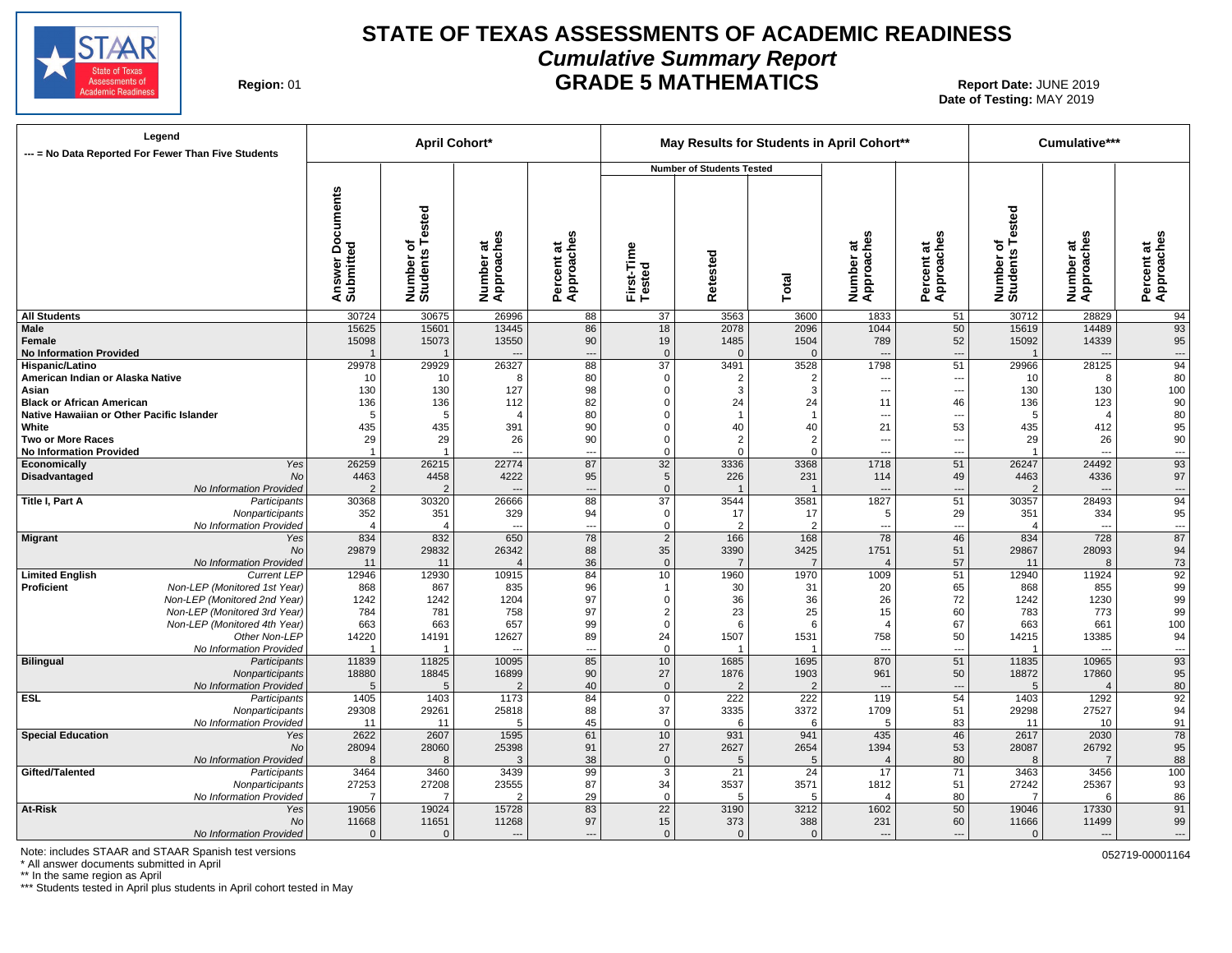

### **STATE OF TEXAS ASSESSMENTS OF ACADEMIC READINESS Cumulative Summary Report GRADE 8 READING** Report Date: JUNE 2019

**Region: 01** 

# **Date of Testing:**  MAY 2019

| --- = No Data Reported For Fewer Than Five Students     | Legend                          |                                            | April Cohort*                |                         |                                |                         |                                  |                    | May Results for Students in April Cohort** |                                 |                              | Cumulative***           |                                      |
|---------------------------------------------------------|---------------------------------|--------------------------------------------|------------------------------|-------------------------|--------------------------------|-------------------------|----------------------------------|--------------------|--------------------------------------------|---------------------------------|------------------------------|-------------------------|--------------------------------------|
|                                                         |                                 |                                            |                              |                         |                                |                         | <b>Number of Students Tested</b> |                    |                                            |                                 |                              |                         |                                      |
|                                                         |                                 | <b>Documents</b><br>Answer Do<br>Submitted | Number of<br>Students Tested | Number at<br>Approaches | w<br>Approache<br>ಕ<br>Percent | First-Time<br>Tested    | Retested                         | Total              | U)<br>Number at<br>Approaches              | n<br>Percent at<br>Approaches   | Number of<br>Students Tested | Number at<br>Approaches | U)<br>Percent at<br>Approaches       |
| <b>All Students</b>                                     |                                 | 32183                                      | 30498                        | 22873                   | 75                             | 60                      | 7353                             | 7413               | 2280                                       | 31                              | 30558                        | 25153                   | 82                                   |
| <b>Male</b><br>Female<br><b>No Information Provided</b> |                                 | 16375<br>15807                             | 15596<br>14901               | 10991<br>11882          | 70<br>80<br>$\overline{a}$     | 31<br>29<br>$\mathbf 0$ | 4439<br>2913                     | 4470<br>2942<br>-1 | 1298<br>982                                | 29<br>33<br>---                 | 15627<br>14930               | 12289<br>12864          | 79<br>86<br>$\overline{\phantom{a}}$ |
| Hispanic/Latino                                         |                                 | 31276                                      | 29725                        | 22208                   | $\overline{75}$                | 57                      | 7247                             | 7304               | 2245                                       | $\overline{31}$                 | 29782                        | 24453                   | $\overline{82}$                      |
| American Indian or Alaska Native                        |                                 | 10                                         | 10                           | 8                       | 80                             | 0                       | $\overline{2}$                   | $\overline{2}$     |                                            | ---                             | 10                           | 9                       | 90                                   |
| Asian                                                   |                                 | 172                                        | 121                          | 115                     | 95                             | $\Omega$                | 6                                | 6                  | $\overline{4}$                             | 67                              | 121                          | 119                     | 98                                   |
| <b>Black or African American</b>                        |                                 | 156                                        | 146                          | 121                     | 83                             | 0                       | 24                               | 24                 | 10                                         | 42                              | 146                          | 131                     | 90                                   |
| Native Hawaiian or Other Pacific Islander               |                                 | $\overline{7}$                             | $\overline{7}$               | 6                       | 86                             | $\Omega$<br>3           | $\overline{1}$                   |                    | ---                                        | $\overline{\phantom{a}}$        |                              | $\overline{7}$          | 100                                  |
| White<br><b>Two or More Races</b>                       |                                 | 523<br>36                                  | 454<br>32                    | 384<br>29               | 85<br>91                       | $\Omega$                | 69<br>3                          | 72<br>3            | 19<br>---                                  | 26                              | 457<br>32                    | 403<br>29               | 88<br>91                             |
| <b>No Information Provided</b>                          |                                 | 3                                          | 3                            | $---$                   | ---                            | $\Omega$                |                                  |                    | ---                                        | $\overline{\phantom{a}}$<br>--- | 3                            | $\overline{a}$          | ---                                  |
| Economically                                            | Yes                             | 27110                                      | 25967                        | 18830                   | 73                             | 58                      | 6888                             | 6946               | 2107                                       | 30                              | 26025                        | 20937                   | 80                                   |
| Disadvantaged                                           | No                              | 5063                                       | 4521                         | 4042                    | 89                             | $\overline{2}$          | 458                              | 460                | 173                                        | 38                              | 4523                         | 4215                    | 93                                   |
|                                                         | No Information Provided         | 10                                         | 10                           | $\overline{1}$          | 10                             | $\Omega$                | $\overline{7}$                   | $\overline{7}$     | $\Omega$                                   | $\overline{0}$                  | 10                           | $\overline{\mathbf{1}}$ | $10$                                 |
| Title I, Part A                                         | Participants                    | 31984                                      | 30305                        | 22752                   | 75                             | 56                      | 7293                             | 7349               | 2263                                       | $\overline{31}$                 | 30361                        | 25015                   | 82                                   |
|                                                         | Nonparticipants                 | 193                                        | 187                          | 120                     | 64                             | $\overline{4}$          | 55                               | 59                 | 17                                         | 29                              | 191                          | 137                     | 72                                   |
|                                                         | No Information Provided         | 6                                          | 6                            |                         | 17                             | $\mathsf 0$             | 5                                | 5                  | $\mathbf 0$                                | $\mathbf 0$                     | 6                            | $\overline{1}$          | 17                                   |
| <b>Migrant</b>                                          | Yes<br>No                       | 957<br>31209                               | 926<br>29555                 | 542<br>22324            | 59<br>76                       | $\overline{4}$<br>56    | 360<br>6985                      | 364<br>7041        | 96<br>2184                                 | 26<br>31                        | 930<br>29611                 | 638<br>24508            | 69<br>83                             |
|                                                         | No Information Provided         | 17                                         | 17                           | $\overline{7}$          | 41                             | $\mathbf 0$             | 8                                | 8                  | $\mathbf 0$                                | $\overline{0}$                  | 17                           | $\overline{7}$          | 41                                   |
| <b>Limited English</b>                                  | <b>Current LEP</b>              | 10178                                      | 9923                         | 5120                    | 52                             | 24                      | 4661                             | 4685               | 1256                                       | 27                              | 9947                         | 6376                    | 64                                   |
| Proficient                                              | Non-LEP (Monitored 1st Year)    | 849                                        | 810                          | 742                     | 92                             | 0                       | 65                               | 65                 | 32                                         | 49                              | 810                          | 774                     | 96                                   |
|                                                         | Non-LEP (Monitored 2nd Year)    | 1832                                       | 1722                         | 1635                    | 95                             | $\overline{2}$          | 83                               | 85                 | 56                                         | 66                              | 1724                         | 1691                    | 98                                   |
|                                                         | Non-LEP (Monitored 3rd Year)    | 1509                                       | 1448                         | 1332                    | 92                             | 5                       | 113                              | 118                | 53                                         | 45                              | 1453                         | 1385                    | 95                                   |
|                                                         | Non-LEP (Monitored 4th Year)    | 1208                                       | 1122                         | 1045                    | 93                             | 2                       | 74                               | 76                 | 31                                         | 41                              | 1124                         | 1076                    | 96                                   |
|                                                         | Other Non-LEP                   | 16593                                      | 15459                        | 12991                   | 84                             | 27                      | 2351                             | 2378               | 852                                        | 36                              | 15486                        | 13843                   | 89                                   |
|                                                         | No Information Provided         | 14                                         | 14                           | 8                       | 57                             | $\mathbf 0$             | 6                                | -6                 | $\mathbf 0$                                | $\Omega$                        | 14                           | $\mathsf{R}$            | 57                                   |
| <b>Bilingual</b>                                        | Participants<br>Nonparticipants | 320<br>31839                               | 320<br>30155                 | 297<br>22568            | 93<br>75                       | $\mathbf 0$<br>60       | 23<br>7316                       | 23<br>7376         | 11<br>2268                                 | 48<br>31                        | 320<br>30215                 | 308<br>24836            | 96<br>82                             |
|                                                         | No Information Provided         | 24                                         | 23                           | 8                       | 35                             | $\mathbf 0$             | 14                               | 14                 | $\overline{1}$                             | $\overline{7}$                  | 23                           | 9                       | 39                                   |
| <b>ESL</b>                                              | Participants                    | 10017                                      | 9769                         | 5025                    | 51                             | 23                      | 4602                             | 4625               | 1235                                       | $\overline{27}$                 | 9792                         | 6260                    | 64                                   |
|                                                         | Nonparticipants                 | 22148                                      | 20712                        | 17840                   | 86                             | 37                      | 2743                             | 2780               | 1045                                       | 38                              | 20749                        | 18885                   | 91                                   |
|                                                         | No Information Provided         | 18                                         | 17                           | 8                       | 47                             | 0                       | 8                                | 8                  | $\mathbf 0$                                | $\overline{0}$                  | 17                           | 8                       | 47                                   |
| <b>Special Education</b>                                | Yes                             | 2656                                       | 2624                         | 727                     | 28                             | 9                       | 1752                             | 1761               | 280                                        | 16                              | 2633                         | 1007                    | 38                                   |
|                                                         | No                              | 29509                                      | 27856                        | 22138                   | 79                             | 51                      | 5592                             | 5643               | 1999                                       | 35                              | 27907                        | 24137                   | 86                                   |
|                                                         | No Information Provided         | 18                                         | 18                           | 8                       | 44                             | $\mathbf{0}$            | $\mathbf{q}$                     | 9                  | $\overline{1}$                             | 11                              | 18                           | $\mathbf{Q}$            | 50                                   |
| Gifted/Talented                                         | Participants<br>Nonparticipants | 3925<br>28239                              | 3380<br>27099                | 3330<br>19535           | 99<br>72                       | $\overline{1}$<br>59    | 49<br>7294                       | 50<br>7353         | 26<br>2253                                 | 52<br>31                        | 3381<br>27158                | 3356<br>21788           | 99<br>80                             |
|                                                         | No Information Provided         | 19                                         | 19                           | 8                       | 42                             | $\mathbf 0$             | 10                               | 10                 | $\overline{1}$                             | 10                              | 19                           | 9                       | 47                                   |
| At-Risk                                                 | Yes                             | 19099                                      | 18600                        | 11365                   | 61                             | 48                      | 6975                             | 7023               | 2086                                       | 30                              | 18648                        | 13451                   | 72                                   |
|                                                         | No                              | 13069                                      | 11883                        | 11500                   | 97                             | 12                      | 372                              | 384                | 194                                        | 51                              | 11895                        | 11694                   | 98                                   |
|                                                         | No Information Provided         | 15                                         | 15                           | 8                       | 53                             | $\mathbf{0}$            | 6                                | 6                  | $\mathbf{0}$                               | $\overline{0}$                  | 15                           | 8                       | 53                                   |
| <b>Career/Technical</b>                                 | Participants                    | 12926                                      | 12600                        | 9744                    | 77                             | 17                      | 2758                             | 2775               | 900                                        | $\overline{32}$                 | 12617                        | 10644                   | 84                                   |
| <b>Education</b>                                        | Nonparticipants                 | 19247                                      | 17888                        | 13124                   | 73                             | 43                      | 4591                             | 4634               | 1380                                       | 30                              | 17931                        | 14504                   | 81                                   |
|                                                         | No Information Provided         | 10                                         | 10                           | 5                       | 50                             | $\Omega$                | $\overline{4}$                   | $\overline{4}$     | $\overline{a}$                             | ---                             | 10                           | 5                       | 50                                   |

\* All answer documents submitted in April

\*\* In the same region as April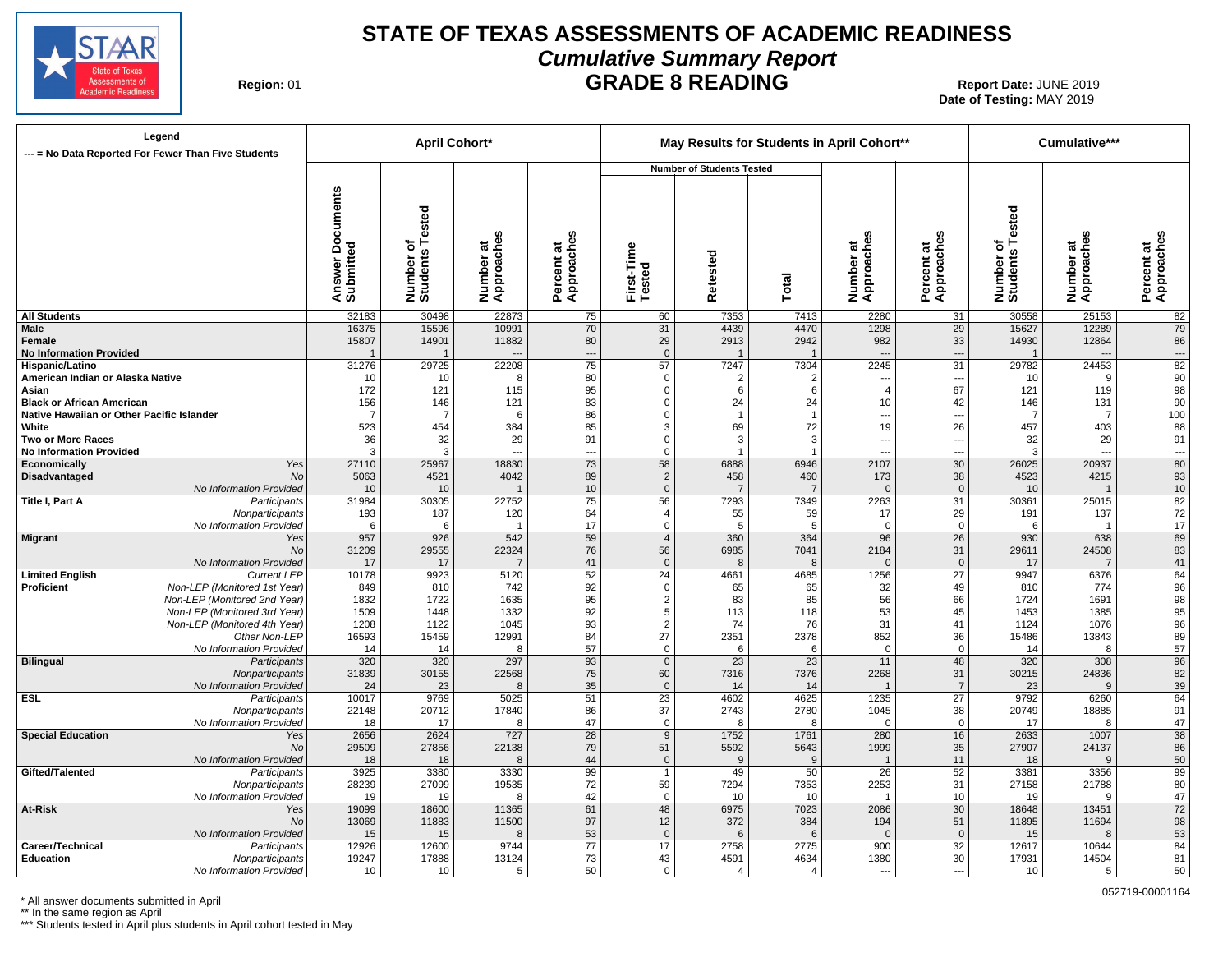

## **STATE OF TEXAS ASSESSMENTS OF ACADEMIC READINESS Cumulative Summary Report GRADE 8 MATHEMATICS** Report Date: JUNE 2019

**Region: 01** 

**Date of Testing:**  MAY 2019

| --- = No Data Reported For Fewer Than Five Students                           | Legend                                        |                                            | <b>April Cohort*</b>                 |                         |                              |                             |                                  |                                  | May Results for Students in April Cohort** |                                            |                              | Cumulative***                    |                                    |
|-------------------------------------------------------------------------------|-----------------------------------------------|--------------------------------------------|--------------------------------------|-------------------------|------------------------------|-----------------------------|----------------------------------|----------------------------------|--------------------------------------------|--------------------------------------------|------------------------------|----------------------------------|------------------------------------|
|                                                                               |                                               |                                            |                                      |                         |                              |                             | <b>Number of Students Tested</b> |                                  |                                            |                                            |                              |                                  |                                    |
|                                                                               |                                               | <b>Documents</b><br>Answer Do<br>Submitted | Tested<br>৳<br>Number of<br>Students | Number at<br>Approaches | m<br>Approache<br>Percent at | First-Time<br>Tested        | Retested                         | Total                            | <b>SC</b><br>Number at<br>Approaches       | Percent at<br>Approaches                   | Number of<br>Students Tested | u.<br>Number at<br>Approaches    | S<br>Percent at<br>Approaches      |
| <b>All Students</b>                                                           |                                               | 31833                                      | 23476                                | 19285                   | 82                           | 61                          | 3972                             | 4033                             | 1533                                       | 38                                         | 23537                        | 20818                            | 88                                 |
| <b>Male</b><br>Female<br><b>No Information Provided</b>                       |                                               | 16188<br>15644                             | 12356<br>11119                       | 9704<br>9580            | 79<br>86<br>$\overline{a}$   | 35<br>26<br>$\mathbf{0}$    | 2507<br>1465<br>$\Omega$         | 2542<br>1491<br>$\Omega$         | 908<br>625<br>$\overline{\phantom{a}}$     | 36<br>42<br>---                            | 12391<br>11145               | 10612<br>10205<br>$\overline{a}$ | 86<br>92<br>$\qquad \qquad \cdots$ |
| <b>Hispanic/Latino</b>                                                        |                                               | 30981                                      | 23037                                | 18904                   | 82                           | 58                          | 3919                             | 3977                             | 1515                                       | $\overline{38}$                            | 23095                        | 20419                            | 88                                 |
| American Indian or Alaska Native                                              |                                               | -9                                         | $\overline{2}$                       | ---                     | --                           | $\mathbf 0$                 | $\mathbf 0$                      | $\Omega$                         | ---                                        | $\overline{\phantom{a}}$                   | $\overline{2}$               | ---                              | $\hspace{0.05cm} \ldots$           |
| Asian                                                                         |                                               | 160                                        | 85                                   | 83                      | 98                           | $\Omega$                    | $\overline{2}$                   | 2                                | ---                                        | ---                                        | 85                           | 84                               | 99                                 |
| <b>Black or African American</b><br>Native Hawaiian or Other Pacific Islander |                                               | 140<br>-7                                  | 37<br>$\overline{1}$                 | 30<br>$\overline{a}$    | 81<br>--                     | $\Omega$<br>$\Omega$        | 6<br>$\Omega$                    | 6<br>$\Omega$                    | $\mathbf 0$<br>---                         | $\overline{0}$<br>$\overline{\phantom{a}}$ | 37                           | 30<br>$\overline{a}$             | 81<br>---                          |
| White                                                                         |                                               | 502                                        | 297                                  | 250                     | 84                           | 3                           | 43                               | 46                               | 17                                         | 37                                         | 300                          | 267                              | 89                                 |
| Two or More Races                                                             |                                               | 31                                         | 15                                   | 14                      | 93                           | $\mathbf 0$                 | $\overline{1}$                   |                                  | ---                                        | $\overline{\phantom{a}}$                   | 15                           | 14                               | 93                                 |
| <b>No Information Provided</b>                                                |                                               | 3                                          | $\overline{2}$                       | $---$                   | ---                          | $\Omega$                    |                                  |                                  | ---                                        | ---                                        |                              | $\overline{a}$                   | ---                                |
| Economically                                                                  | Yes                                           | 26875                                      | 20399                                | 16490                   | 81                           | 58                          | 3711                             | 3769                             | 1416                                       | 38                                         | 20457                        | 17906                            | 88                                 |
| Disadvantaged                                                                 | No                                            | 4948                                       | 3067                                 | 2794                    | 91                           | 3<br>$\Omega$               | 254<br>$\overline{7}$            | 257<br>$\overline{7}$            | 116<br>$\overline{\mathbf{1}}$             | 45                                         | 3070                         | 2910<br>$\mathcal{P}$            | 95                                 |
| Title I, Part A                                                               | No Information Provided<br>Participants       | 10<br>31633                                | 10<br>23372                          | 19241                   | 10<br>82                     | 57                          | 3922                             | 3979                             | 1520                                       | 14<br>$\overline{38}$                      | 10<br>23429                  | 20761                            | 20<br>89                           |
|                                                                               | Nonparticipants                               | 194                                        | 98                                   | 43                      | 44                           | $\overline{4}$              | 45                               | 49                               | 12                                         | 24                                         | 102                          | 55                               | 54                                 |
|                                                                               | No Information Provided                       | 6                                          | 6                                    | -1                      | 17                           | $\mathsf 0$                 | 5                                | 5                                | $\mathbf{1}$                               | 20                                         | 6                            | $\overline{2}$                   | 33                                 |
| <b>Migrant</b>                                                                | Yes                                           | 957                                        | 842                                  | 584                     | 69                           | $\overline{4}$              | 237                              | 241                              | 62                                         | $\overline{26}$                            | 846                          | 646                              | 76                                 |
|                                                                               | No                                            | 30859                                      | 22618                                | 18696                   | 83                           | 57                          | 3726                             | 3783                             | 1469                                       | 39                                         | 22675                        | 20165                            | 89                                 |
| <b>Limited English</b>                                                        | No Information Provided<br><b>Current LEP</b> | 17<br>10070                                | 16<br>8710                           | 5<br>6377               | 31<br>73                     | $\Omega$<br>$\overline{24}$ | 9<br>2235                        | $\mathbf{Q}$<br>2259             | $\overline{2}$<br>829                      | 22<br>$\overline{37}$                      | 16<br>8734                   | $\overline{7}$<br>7206           | 44<br>83                           |
| Proficient                                                                    | Non-LEP (Monitored 1st Year)                  | 842                                        | 526                                  | 495                     | 94                           | $\mathbf 0$                 | 27                               | 27                               | 14                                         | 52                                         | 526                          | 509                              | 97                                 |
|                                                                               | Non-LEP (Monitored 2nd Year)                  | 1831                                       | 1317                                 | 1245                    | 95                           | $\Omega$                    | 67                               | 67                               | 39                                         | 58                                         | 1317                         | 1284                             | 97                                 |
|                                                                               | Non-LEP (Monitored 3rd Year)                  | 1498                                       | 1100                                 | 1036                    | 94                           |                             | 61                               | 62                               | 29                                         | 47                                         | 1101                         | 1065                             | 97                                 |
|                                                                               | Non-LEP (Monitored 4th Year)                  | 1204                                       | 807                                  | 755                     | 94                           | 2                           | 48                               | 50                               | 19                                         | 38                                         | 809                          | 774                              | 96                                 |
|                                                                               | Other Non-LEP                                 | 16374                                      | 11003                                | 9371                    | 85                           | 34                          | 1527                             | 1561                             | 601                                        | 39                                         | 11037                        | 9972                             | $90\,$                             |
|                                                                               | No Information Provided                       | 14<br>320                                  | 13<br>181                            | 6<br>174                | 46<br>96                     | $\mathbf 0$<br>$\mathbf{0}$ | $\overline{7}$<br>$\overline{7}$ | $\overline{7}$<br>$\overline{7}$ | $\overline{2}$<br>$\overline{5}$           | 29<br>$\overline{71}$                      | 13<br>181                    | 8<br>179                         | 62<br>99                           |
| <b>Bilingual</b>                                                              | Participants<br>Nonparticipants               | 31489                                      | 23272                                | 19104                   | 82                           | 61                          | 3951                             | 4012                             | 1524                                       | 38                                         | 23333                        | 20628                            | 88                                 |
|                                                                               | No Information Provided                       | 24                                         | 23                                   | $\overline{7}$          | 30                           | $\mathbf{0}$                | 14                               | 14                               | $\overline{4}$                             | 29                                         | 23                           | 11                               | 48                                 |
| <b>ESL</b>                                                                    | Participants                                  | 9911                                       | 8588                                 | 6291                    | 73                           | 24                          | 2199                             | 2223                             | 815                                        | 37                                         | 8612                         | 7106                             | $\overline{83}$                    |
|                                                                               | Nonparticipants                               | 21904                                      | 14871                                | 12988                   | 87                           | 37                          | 1764                             | 1801                             | 716                                        | 40                                         | 14908                        | 13704                            | 92                                 |
|                                                                               | No Information Provided                       | 18                                         | 17                                   | 6                       | 35                           | $\mathbf 0$                 | 9                                | q                                | $\overline{2}$                             | 22                                         | 17                           | 8                                | 47                                 |
| <b>Special Education</b>                                                      | Yes<br><b>No</b>                              | 2558<br>29258                              | 2396<br>21064                        | 1138<br>18141           | 47<br>86                     | 12<br>49                    | 1135<br>2828                     | 1147<br>2877                     | 295<br>1235                                | $\overline{26}$<br>43                      | 2408<br>21113                | 1433<br>19376                    | 60<br>92                           |
|                                                                               | No Information Provided                       | 17                                         | 16                                   | 6                       | 38                           | $\mathbf 0$                 | 9                                | 9                                | 3                                          | 33                                         | 16                           | 9                                | 56                                 |
| Gifted/Talented                                                               | Participants                                  | 3918                                       | 1908                                 | 1882                    | 99                           | $\mathsf 0$                 | 25                               | 25                               | 11                                         | 44                                         | 1908                         | 1893                             | 99                                 |
|                                                                               | Nonparticipants                               | 27897                                      | 21551                                | 17397                   | 81                           | 61                          | 3937                             | 3998                             | 1519                                       | 38                                         | 21612                        | 18916                            | 88                                 |
|                                                                               | No Information Provided                       | 18                                         | 17                                   | 6                       | 35                           | $\mathbf 0$                 | 10                               | 10                               | 3                                          | 30                                         | 17                           | <sub>9</sub>                     | 53                                 |
| At-Risk                                                                       | Yes                                           | 18924                                      | 16281                                | 12295                   | 76                           | 53                          | 3777                             | 3830                             | 1447                                       | 38                                         | 16334                        | 13742                            | 84                                 |
|                                                                               | <b>No</b><br>No Information Provided          | 12894<br>15                                | 7181<br>14                           | 6986<br>$\overline{4}$  | 97<br>29                     | 8<br>$\mathbf{0}$           | 186<br>9                         | 194<br>9                         | 84<br>2                                    | 43<br>22                                   | 7189<br>14                   | 7070<br>6                        | 98<br>43                           |
| Career/Technical                                                              | Participants                                  | 12679                                      | 9597                                 | 8040                    | 84                           | 11                          | 1476                             | 1487                             | 602                                        | 40                                         | 9608                         | 8642                             | 90                                 |
| Education                                                                     | Nonparticipants                               | 19144                                      | 13870                                | 11241                   | 81                           | 50                          | 2492                             | 2542                             | 930                                        | 37                                         | 13920                        | 12171                            | 87                                 |
|                                                                               | No Information Provided                       | 10                                         | $\mathbf{Q}$                         | $\overline{4}$          | 44                           | $\Omega$                    |                                  | $\overline{4}$                   | $\overline{\phantom{a}}$                   | ---                                        | 9                            | 5                                | 56                                 |

\* All answer documents submitted in April

\*\* In the same region as April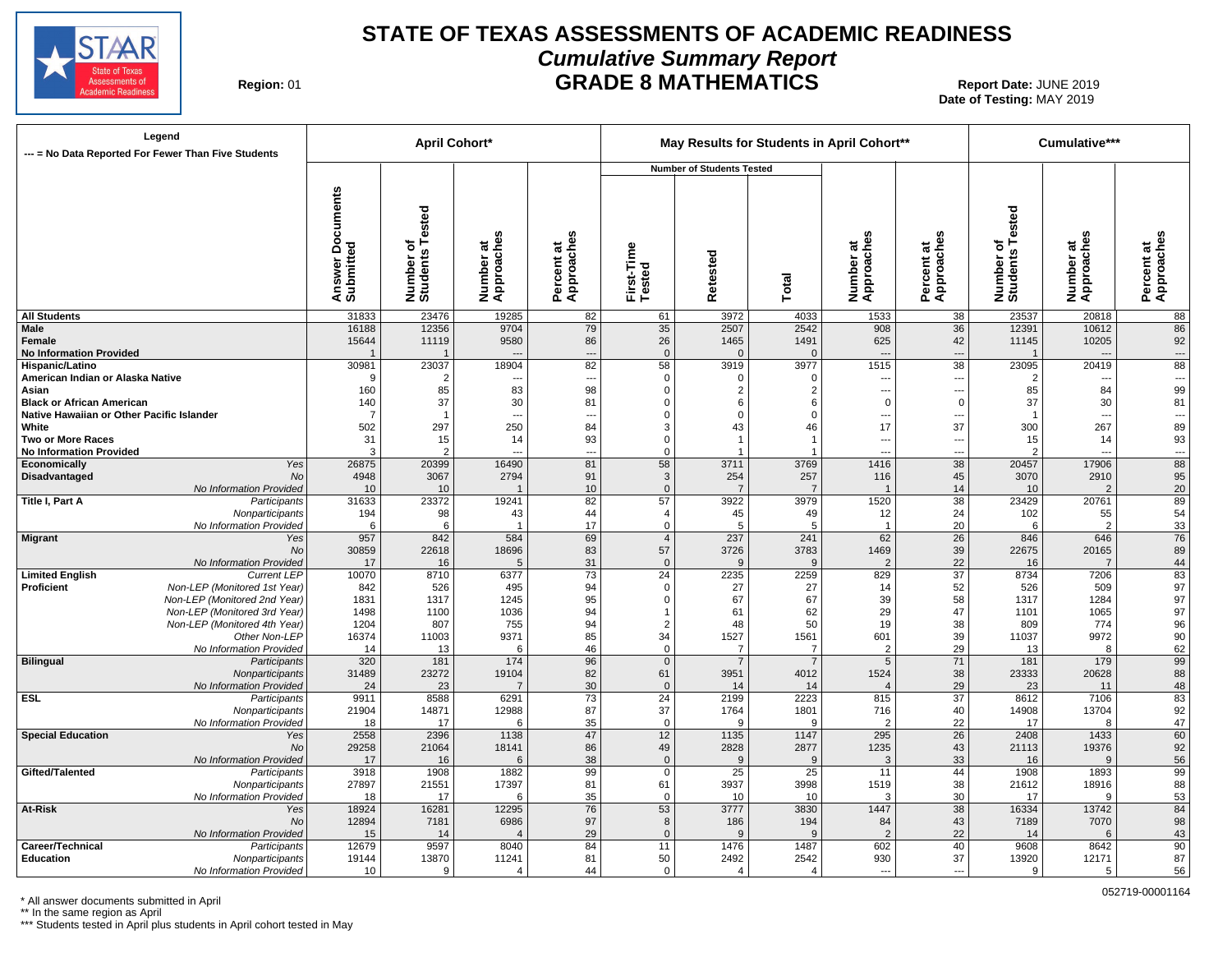

# **Summary Report**

Region: 01 **Region: 01 CALL CONSISTS AND CONTROLL SETS ARE SETS AND EXAMPLE 5 READING Report Date: JUNE 2019** Date of Testing: MAY 2019

| <b>Administration Summary</b>                                                     |                        |                                  |                       |                          |                                |                                |                          |                                  |                                      |                                  |                                             | <b>Results for Each Reporting Category</b> |                                             |                                |                                                |                                |
|-----------------------------------------------------------------------------------|------------------------|----------------------------------|-----------------------|--------------------------|--------------------------------|--------------------------------|--------------------------|----------------------------------|--------------------------------------|----------------------------------|---------------------------------------------|--------------------------------------------|---------------------------------------------|--------------------------------|------------------------------------------------|--------------------------------|
|                                                                                   |                        |                                  |                       |                          |                                |                                |                          |                                  |                                      |                                  | $\mathbf{1}$                                |                                            |                                             |                                | 3                                              |                                |
| Percent<br><b>Number</b>                                                          |                        |                                  |                       |                          |                                |                                |                          |                                  |                                      |                                  | Understanding/<br>Analysis<br>Across Genres |                                            | nderstanding/<br>nalysis of<br>terary Texts |                                | Understanding/<br>Analysis of<br>Informational |                                |
| <b>Students Tested</b><br>5746<br>83                                              |                        |                                  |                       |                          |                                |                                |                          |                                  |                                      |                                  |                                             |                                            |                                             |                                |                                                |                                |
| <b>Students Not Tested</b>                                                        |                        |                                  |                       |                          |                                |                                |                          |                                  |                                      |                                  |                                             |                                            |                                             |                                |                                                |                                |
| 22<br>Absent<br>$\mathbf{0}$                                                      |                        |                                  |                       |                          |                                |                                |                          |                                  |                                      |                                  |                                             |                                            |                                             |                                |                                                |                                |
| 17<br>Other<br>1141                                                               |                        |                                  |                       |                          |                                |                                |                          |                                  |                                      |                                  |                                             |                                            | SES                                         |                                |                                                |                                |
| 100<br><b>Total Documents Submitted</b><br>6909                                   | Tested<br>৳            | ge<br>Score                      | Not Meet              |                          | Approaches                     |                                |                          |                                  |                                      |                                  |                                             |                                            |                                             |                                |                                                |                                |
|                                                                                   | Number of<br>Students  |                                  |                       |                          |                                |                                |                          |                                  | <b>Masters</b>                       |                                  |                                             |                                            | <b>Number of Items Tested</b>               |                                |                                                |                                |
| Legend                                                                            |                        |                                  | Did                   |                          |                                |                                | <b>Meets</b>             |                                  |                                      |                                  | 8                                           |                                            | 16                                          |                                | 14                                             |                                |
| --- = No Data Reported For Fewer Than Five Students                               |                        | Average:                         |                       |                          |                                |                                |                          |                                  |                                      |                                  |                                             |                                            | Avg. # of Items / % Correct                 |                                |                                                |                                |
|                                                                                   |                        |                                  | #                     | %                        | #                              | %                              | #                        | $\%$                             | #                                    | %                                | #                                           | $\%$                                       | #                                           | %                              | #                                              | %                              |
| <b>All Students</b><br><b>Male</b>                                                | 5746<br>3380           | 1443<br>1436                     | 3200<br>1980          | 56<br>59                 | 2546<br>1400                   | 44<br>41                       | 440<br>239               | 8<br>7                           | 83<br>44                             | $\mathbf{1}$<br>$\mathbf{1}$     | 4.4<br>4.3                                  | 54<br>53                                   | 8.4<br>8.1                                  | 52<br>50                       | 6.6<br>6.5                                     | 47<br>47                       |
| Female                                                                            | 2365                   | 1455                             | 1219                  | 52                       | 1146                           | 48                             | 201                      | 8                                | 39                                   | $\overline{2}$                   | 4.5                                         | 56                                         | 8.9                                         | 55                             | 6.8                                            | 49                             |
| <b>No Information Provided</b>                                                    | $\overline{1}$         |                                  |                       | $\sim$                   | $\overline{\phantom{a}}$       | $---$                          | $\sim$                   | ---                              | $\overline{a}$                       | $\overline{a}$                   | $---$                                       | $---$                                      | $\overline{a}$                              | $---$                          | ---                                            | $---$                          |
| Hispanic/Latino                                                                   | 5645                   | 1444                             | 3140                  | 56                       | 2505                           | 44                             | 435                      | 8                                | $\overline{82}$                      | $\mathbf{1}$                     | 4.4                                         | 54                                         | 8.4                                         | 52                             | 6.6                                            | 47                             |
| American Indian or Alaska Native                                                  | 1                      |                                  |                       | $\hspace{0.05cm} \ldots$ | --<br>-3                       | $\hspace{0.05cm} \ldots$       | $\Omega$                 | ---                              | $\overline{\phantom{a}}$<br>$\Omega$ | $\cdots$                         | $\overline{\phantom{a}}$                    | $\hspace{0.05cm} \ldots$                   | $\overline{\phantom{a}}$                    | $\hspace{0.05cm} \ldots$       | $\sim$                                         | ---                            |
| Asian<br><b>Black or African American</b>                                         | 10<br>34               | 1428<br>1441                     | $\overline{7}$<br>19  | 70<br>56                 | 15                             | 30<br>44                       |                          | $\mathbf 0$<br>3                 |                                      | $\mathbf 0$<br>3                 | 4.5<br>4.3                                  | 56<br>54                                   | 6.7<br>8.4                                  | 42<br>52                       | 7.2<br>6.6                                     | 51<br>47                       |
| Native Hawaiian or Other Pacific Islander                                         | $\overline{2}$         |                                  | ---                   | $\overline{\phantom{a}}$ | ---                            | $\overline{\phantom{a}}$       | --                       | ---                              | $\overline{a}$                       | $\overline{\phantom{a}}$         | $\overline{\phantom{a}}$                    | ---                                        | $\overline{a}$                              | ---                            | $\overline{\phantom{a}}$                       | $\overline{\phantom{a}}$       |
| White                                                                             | 48                     | 1442                             | 28                    | 58                       | 20                             | 42                             | 3                        | 6                                | $\Omega$                             | $\mathbf 0$                      | 4.5                                         | 56                                         | 8.6                                         | 54                             | 6.2                                            | 44                             |
| <b>Two or More Races</b>                                                          | 4                      | $\overline{\phantom{a}}$         | ---                   | $\overline{\phantom{a}}$ | ÷.,                            | ---                            | $\overline{a}$           | ---                              | ---                                  | $\overline{a}$                   | $\overline{\phantom{a}}$                    | ---                                        | $\overline{a}$                              | ---                            | $\overline{\phantom{a}}$                       | $\overline{\phantom{a}}$       |
| <b>No Information Provided</b><br>Economically<br>Yes                             | $\mathfrak{p}$<br>5339 | $\overline{\phantom{a}}$<br>1442 | ---<br>2995           | $\overline{a}$<br>56     | --<br>2344                     | $\sim$<br>44                   | $\overline{a}$<br>397    | ---<br>7                         | $\overline{\phantom{a}}$<br>72       | $\overline{a}$<br>$\mathbf{1}$   | $\overline{\phantom{a}}$<br>4.3             | ---<br>54                                  | ---<br>8.4                                  | $---$<br>52                    | ---<br>6.6                                     | ---<br>47                      |
| Disadvantaged<br>No                                                               | 406                    | 1461                             | 205                   | 50                       | 201                            | 50                             | 42                       | 10 <sup>°</sup>                  | 11                                   | 3                                | 4.6                                         | 58                                         | 8.7                                         | 55                             | 7.1                                            | 51                             |
| No Information Provided                                                           | $\overline{1}$         |                                  |                       | $---$                    |                                | $\overline{\phantom{a}}$       | $\overline{a}$           | ---                              | $\overline{\phantom{a}}$             | $\overline{a}$                   | $\overline{\phantom{a}}$                    | $\overline{a}$                             | $\overline{a}$                              | $\overline{\phantom{a}}$       | ---                                            | $\overline{\phantom{a}}$       |
| Title I, Part A<br>Participants                                                   | 5717                   | 1443                             | 3184                  | 56                       | 2533                           | 44                             | 439                      | 8                                | 83                                   | $\mathbf{1}$                     | 4.4                                         | 54                                         | 8.4                                         | 52                             | 6.6                                            | 47                             |
| Nonparticipants                                                                   | 27                     | 1447                             | 15                    | 56                       | 12                             | 44                             | $\Omega$                 | $\mathbf 0$                      | $\mathbf 0$                          | $\mathsf{O}$                     | 4.8                                         | 60                                         | 8.1                                         | 51                             | 6.8                                            | 48                             |
| No Information Provided<br><b>Migrant</b><br>Yes                                  | $\overline{2}$<br>244  | $\overline{\phantom{a}}$<br>1421 | $\overline{a}$<br>161 | $\overline{a}$<br>66     | $\overline{\phantom{a}}$<br>83 | $\overline{\phantom{a}}$<br>34 | $\overline{a}$<br>13     | $\overline{a}$<br>5              | ---<br>$\overline{2}$                | $\overline{a}$<br>$\mathbf{1}$   | $\overline{\phantom{a}}$<br>4.1             | $\overline{a}$<br>52                       | $\overline{a}$<br>7.9                       | $\overline{\phantom{a}}$<br>49 | $\overline{\phantom{a}}$<br>5.9                | $\hspace{0.05cm} \ldots$<br>42 |
| <b>No</b>                                                                         | 5498                   | 1445                             | 3036                  | 55                       | 2462                           | 45                             | 426                      | 8                                | 81                                   | $\mathbf{1}$                     | 4.4                                         | 55                                         | 8.4                                         | 53                             | 6.7                                            | 48                             |
| No Information Provided                                                           | $\overline{4}$         |                                  |                       | $\overline{\phantom{a}}$ | $\overline{\phantom{a}}$       | $\overline{\phantom{a}}$       | $\overline{\phantom{a}}$ | ---                              | $\overline{\phantom{a}}$             | $---$                            | $\overline{a}$                              | $\overline{\phantom{a}}$                   | $\overline{\phantom{a}}$                    | $\overline{\phantom{a}}$       | $\overline{\phantom{a}}$                       | $\hspace{1.5cm} \cdots$        |
| <b>Limited English</b><br><b>Current LEP</b>                                      | 3153                   | 1438                             | 1835                  | 58                       | 1318                           | 42                             | 234                      | 7                                | 38                                   | $\mathbf{1}$                     | 4.3                                         | 53                                         | 8.2                                         | 51                             | 6.5                                            | 47                             |
| <b>Proficient</b><br>Non-LEP (Monitored 1st Year)<br>Non-LEP (Monitored 2nd Year) | 47<br>68               | 1483<br>1501                     | 18<br>21              | 38<br>31                 | 29<br>47                       | 62<br>69                       | 8<br>13                  | 17<br>19                         | -1<br>3                              | $\overline{2}$<br>$\overline{4}$ | 4.8<br>4.9                                  | 60<br>61                                   | 9.4<br>10.0                                 | 59<br>62                       | 7.7<br>8.2                                     | 55<br>59                       |
| Non-LEP (Monitored 3rd Year)                                                      | 54                     | 1483                             | 24                    | 44                       | 30                             | 56                             | 9                        | 17                               | 5                                    | 9                                | 4.6                                         | 58                                         | 9.3                                         | 58                             | 7.7                                            | 55                             |
| Non-LEP (Monitored 4th Year)                                                      | 22                     | 1465                             | 9                     | 41                       | 13                             | 59                             | 2                        | 9                                | $\Omega$                             | $\mathbf 0$                      | 4.8                                         | 60                                         | 8.9                                         | 56                             | 7.2                                            | 51                             |
| Other Non-LEP                                                                     | 2399                   | 1448                             | 1291                  | 54                       | 1108                           | 46                             | 173                      | $\overline{7}$                   | 36                                   | $\overline{2}$                   | 4.4                                         | 55                                         | 8.6                                         | 53                             | 6.7                                            | 48                             |
| No Information Provided                                                           | 3                      | $\overline{\phantom{a}}$         |                       | $\overline{\phantom{a}}$ |                                | ---                            |                          | ---                              | $\overline{\phantom{a}}$             | $\overline{a}$                   | $\overline{\phantom{a}}$                    | ---                                        | ---                                         | $\overline{\phantom{a}}$       | $\overline{\phantom{a}}$                       | $\qquad \qquad \cdots$         |
| <b>Bilingual</b><br>Participants<br>Nonparticipants                               | 2649<br>3095           | 1441<br>1446                     | 1504<br>1695          | 57<br>55                 | 1145<br>1400                   | 43<br>45                       | 209<br>230               | $\overline{8}$<br>$\overline{7}$ | $\overline{38}$<br>45                | $\mathbf{1}$<br>$\mathbf{1}$     | 4.3<br>4.4                                  | 54<br>55                                   | 8.3<br>8.5                                  | 52<br>53                       | 6.6<br>6.7                                     | 47<br>48                       |
| No Information Provided                                                           | $\overline{2}$         | щ.                               |                       | $\qquad \qquad \cdots$   |                                | $\overline{\phantom{a}}$       |                          | $\overline{a}$                   | $\overline{a}$                       | $---$                            | $\overline{\phantom{a}}$                    | $---$                                      | $\overline{a}$                              | $\overline{\phantom{a}}$       | ---                                            | $\overline{\phantom{a}}$       |
| <b>ESL</b><br>Participants                                                        | 447                    | 1427                             | 279                   | 62                       | 168                            | 38                             | $\overline{22}$          | 5                                | $\mathbf 0$                          | $\mathbf 0$                      | 4.2                                         | 52                                         | 7.9                                         | 49                             | 6.2                                            | 45                             |
| Nonparticipants                                                                   | 5296                   | 1445                             | 2919                  | 55                       | 2377                           | 45                             | 417                      | 8                                | 83                                   | $\overline{2}$                   | 4.4                                         | 55                                         | 8.4                                         | 53                             | 6.7                                            | 48                             |
| No Information Provided                                                           | 3                      | $\sim$                           | ---                   | $\overline{a}$           | $\sim$                         | $\overline{\phantom{a}}$       | $\overline{\phantom{a}}$ | ---                              | $\overline{a}$                       | $\overline{a}$                   | $---$                                       | $\sim$                                     | $\overline{a}$                              | $\overline{\phantom{a}}$       | $\sim$                                         | $\overline{a}$                 |
| <b>Special Education</b><br>Yes<br>No                                             | 1452<br>4291           | 1393<br>1461                     | 1117<br>2081          | 77<br>48                 | 335<br>2210                    | 23<br>52                       | 40<br>399                | 3<br>9                           | $\overline{4}$<br>79                 | $\mathbf 0$<br>$\overline{2}$    | 3.7<br>4.6                                  | 46<br>57                                   | 6.9<br>8.9                                  | 43<br>56                       | 5.3<br>7.1                                     | 38<br>51                       |
| No Information Provided                                                           | $\mathbf{3}$           |                                  |                       | $\overline{a}$           | $\overline{\phantom{a}}$       | $\overline{a}$                 |                          | $\overline{a}$                   | $\overline{\phantom{a}}$             | $-$                              | $\overline{\phantom{a}}$                    | $\overline{a}$                             |                                             | $\overline{\phantom{a}}$       | $\overline{a}$                                 | $\overline{a}$                 |
| Gifted/Talented<br>Participants                                                   | 41                     | 1530                             | 13                    | 32                       | 28                             | 68                             | 11                       | 27                               | 6                                    | 15                               | 5.2                                         | 65                                         | 10.4                                        | 65                             | 8.2                                            | 59                             |
| Nonparticipants                                                                   | 5702                   | 1443                             | 3185                  | 56                       | 2517                           | 44                             | 428                      | 8                                | 77                                   | $\mathbf{1}$                     | 4.4                                         | 54                                         | 8.4                                         | 52                             | 6.6                                            | 47                             |
| No Information Provided                                                           | 3<br>5187              | 1439                             |                       | $\overline{a}$<br>57     | 2211                           | $\overline{a}$<br>43           | 349                      | ---                              | $\overline{\phantom{a}}$<br>53       | $\overline{a}$<br>$\mathbf{1}$   | $\overline{\phantom{a}}$<br>4.3             | $\overline{a}$<br>54                       | $\overline{a}$                              | ---<br>52                      | $\overline{\phantom{a}}$<br>6.5                | $\overline{a}$<br>47           |
| At-Risk<br>Yes<br>No                                                              | 558                    | 1482                             | 2976<br>224           | 40                       | 334                            | 60                             | 90                       | $\overline{7}$<br>16             | 30                                   | 5                                | 4.8                                         | 60                                         | 8.3<br>9.4                                  | 59                             | 7.6                                            | 54                             |
| No Information Provided                                                           | $\overline{1}$         |                                  |                       | $\overline{a}$           |                                | $---$                          |                          |                                  | $\overline{a}$                       |                                  |                                             | ---                                        | $\overline{a}$                              | $\overline{a}$                 | ---                                            | $\overline{a}$                 |
|                                                                                   |                        |                                  |                       |                          |                                |                                |                          |                                  |                                      |                                  |                                             |                                            |                                             |                                |                                                |                                |

052719-00001164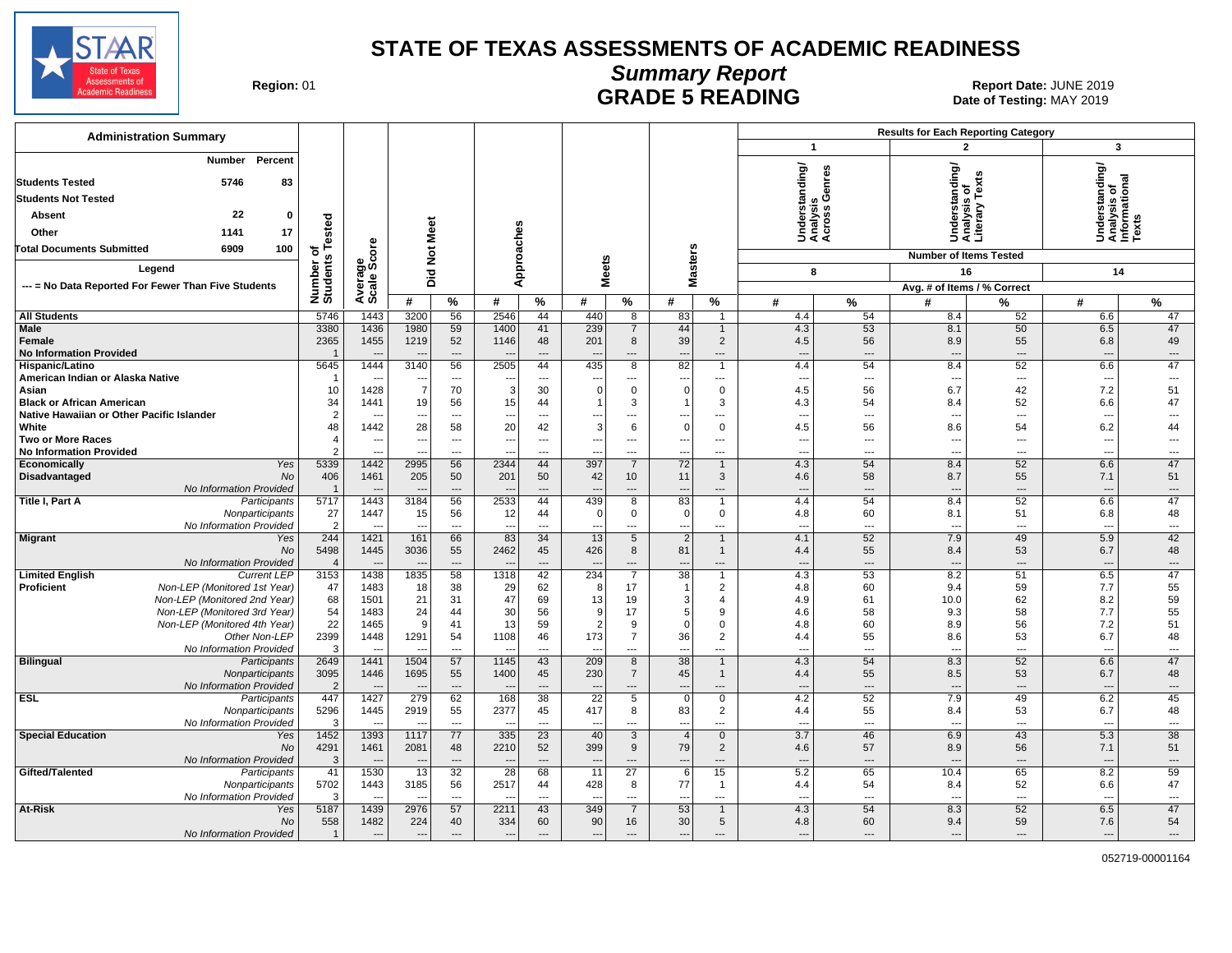

**Summary Report**

**GRADE 5 MATHEMATICS Date: JUNE 2019 Report Date: JUNE 2019 CRADE 5 MATHEMATICS** Date of Testing: MAY 2019

| <b>Administration Summary</b>                                    |                         |                                  |                                 |                                |                                 |                                |                                 |                 |                                            |                                |                                                      |                | Results for Each Reporting Category* |                                |                                            |                                |                                                                                                                                                                                                                                                                                                                          |                                             |
|------------------------------------------------------------------|-------------------------|----------------------------------|---------------------------------|--------------------------------|---------------------------------|--------------------------------|---------------------------------|-----------------|--------------------------------------------|--------------------------------|------------------------------------------------------|----------------|--------------------------------------|--------------------------------|--------------------------------------------|--------------------------------|--------------------------------------------------------------------------------------------------------------------------------------------------------------------------------------------------------------------------------------------------------------------------------------------------------------------------|---------------------------------------------|
|                                                                  |                         |                                  |                                 |                                |                                 |                                |                                 |                 |                                            |                                | $\mathbf{1}$                                         |                | $\overline{2}$                       |                                | 3                                          |                                | $\overline{\mathbf{4}}$                                                                                                                                                                                                                                                                                                  |                                             |
| Percent<br><b>Number</b><br>50<br><b>Students Tested</b><br>3479 |                         |                                  |                                 |                                |                                 |                                |                                 |                 |                                            |                                | Numerical<br>Representations<br>and<br>Relationships |                |                                      | and Algebraic<br>Relationships | ठ<br>ēπ<br>Ĕ                               |                                | Analysis                                                                                                                                                                                                                                                                                                                 |                                             |
| <b>Students Not Tested</b>                                       |                         |                                  |                                 |                                |                                 |                                |                                 |                 |                                            |                                |                                                      |                |                                      |                                |                                            |                                | rsonal<br>ial                                                                                                                                                                                                                                                                                                            |                                             |
| 18<br>$\mathbf{0}$<br>Absent                                     |                         |                                  |                                 |                                |                                 |                                |                                 |                 |                                            |                                |                                                      |                |                                      |                                | eometry<br>leasurem                        |                                | ڇ                                                                                                                                                                                                                                                                                                                        |                                             |
|                                                                  | ested                   |                                  |                                 |                                |                                 |                                |                                 |                 |                                            |                                |                                                      |                |                                      |                                |                                            |                                | $\frac{1}{6}$ $\frac{1}{6}$ $\frac{1}{6}$ $\frac{1}{6}$ $\frac{1}{6}$ $\frac{1}{6}$ $\frac{1}{6}$ $\frac{1}{6}$ $\frac{1}{6}$ $\frac{1}{6}$ $\frac{1}{6}$ $\frac{1}{6}$ $\frac{1}{6}$ $\frac{1}{6}$ $\frac{1}{6}$ $\frac{1}{6}$ $\frac{1}{6}$ $\frac{1}{6}$ $\frac{1}{6}$ $\frac{1}{6}$ $\frac{1}{6}$ $\frac{1}{6}$<br>ত |                                             |
| 3408<br>49<br>Other                                              |                         |                                  |                                 |                                |                                 |                                |                                 |                 |                                            |                                |                                                      |                | o                                    |                                | ÒΣ                                         |                                | ۵                                                                                                                                                                                                                                                                                                                        |                                             |
| 6905<br>100<br><b>Total Documents Submitted</b>                  | 하<br>w                  | δã                               | <b>Not Meet</b>                 |                                |                                 |                                |                                 |                 |                                            |                                |                                                      |                |                                      |                                | <b>Number of Items Tested</b>              |                                |                                                                                                                                                                                                                                                                                                                          |                                             |
| Legend                                                           |                         |                                  |                                 |                                | Approaches                      |                                | <b>Meets</b>                    |                 | <b>Masters</b>                             |                                | 6                                                    |                | 17                                   |                                | 9                                          |                                | $\boldsymbol{4}$                                                                                                                                                                                                                                                                                                         |                                             |
| --- = No Data Reported For Fewer Than Five Students              |                         |                                  | Did                             |                                |                                 |                                |                                 |                 |                                            |                                |                                                      |                |                                      |                                | Avg. # of Items / % Correct                |                                |                                                                                                                                                                                                                                                                                                                          |                                             |
|                                                                  | Number<br>Students      | Average<br>Scale Scc             | #                               | %                              | #                               | %                              | #                               | %               | #                                          | $\%$                           | #                                                    | %              | #                                    | %                              | #                                          | $\%$                           | #                                                                                                                                                                                                                                                                                                                        | $\%$                                        |
| <b>All Students</b>                                              | 3479                    | 1497                             | 1704                            | 49                             | 1775                            | 51                             | 356                             | 10              | 53                                         | $\overline{2}$                 | 2.9                                                  | 48             | 8.5                                  | 50                             | 3.7                                        | 41                             | 1.6                                                                                                                                                                                                                                                                                                                      | 41                                          |
| Male                                                             | 2016                    | 1493                             | 1009                            | 50                             | 1007                            | 50                             | 193                             | 10              | 16                                         | $\mathbf{1}$                   | 2.9                                                  | 48             | 8.4                                  | 49                             | 3.6                                        | 40                             | 1.6                                                                                                                                                                                                                                                                                                                      | 39                                          |
| Female                                                           | 1462                    | 1502                             | 694                             | 47                             | 768                             | 53                             | 163                             | 11              | 37                                         | $\mathbf{3}$                   | 2.8                                                  | 47             | 8.7                                  | 51                             | 3.8                                        | 42                             | 1.7                                                                                                                                                                                                                                                                                                                      | 43                                          |
| <b>No Information Provided</b>                                   |                         |                                  |                                 | $\qquad \qquad \cdots$         |                                 | $\overline{\phantom{a}}$       |                                 | ---             | $\overline{\phantom{a}}$                   | ---                            | $\overline{\phantom{a}}$                             | $\overline{a}$ | $\overline{\phantom{a}}$             | $\overline{a}$                 | $\overline{\phantom{a}}$                   | $\overline{a}$                 | $\overline{\phantom{a}}$                                                                                                                                                                                                                                                                                                 | $\qquad \qquad \cdots$                      |
| Hispanic/Latino                                                  | 3405                    | 1497                             | 1666                            | 49                             | 1739                            | 51                             | 350                             | 10              | 51                                         | $\mathbf{1}$                   | 2.9                                                  | 48             | 8.6                                  | 50                             | $\overline{3.7}$                           | 41                             | 1.6                                                                                                                                                                                                                                                                                                                      | 41                                          |
| American Indian or Alaska Native<br>Asian                        | 3                       | $\overline{a}$<br>$\overline{a}$ | $\overline{\phantom{a}}$<br>--- | ---<br>$\overline{a}$          | ---                             | ---<br>$\overline{a}$          | ---                             | ---<br>---      | ---                                        | ---<br>---                     | $\overline{\phantom{a}}$<br>$\overline{a}$           | ---<br>---     | $\overline{\phantom{a}}$<br>$---$    | ---<br>$\overline{a}$          | $\overline{\phantom{a}}$<br>$\overline{a}$ | $---$<br>$\overline{a}$        | $\overline{\phantom{a}}$<br>---                                                                                                                                                                                                                                                                                          | $\overline{\phantom{a}}$<br>$---$           |
| <b>Black or African American</b>                                 | 24                      | 1465                             | 13                              | 54                             | 11                              | 46                             |                                 | $\overline{4}$  | 1                                          | $\overline{4}$                 | 2.5                                                  | 42             | 7.4                                  | 44                             | 3.1                                        | 34                             | 1.5                                                                                                                                                                                                                                                                                                                      | 39                                          |
| Native Hawaiian or Other Pacific Islander                        | -1                      | $---$                            | $\sim$                          | $---$                          | ---                             | $\overline{a}$                 | $\overline{a}$                  | $\overline{a}$  | $---$                                      | ---                            | $\sim$                                               | ---            | $\sim$                               | $\overline{a}$                 | $\sim$                                     | $---$                          | $\overline{\phantom{a}}$                                                                                                                                                                                                                                                                                                 | $\hspace{0.05cm} \ldots$                    |
| White                                                            | 41                      | 1500                             | 20                              | 49                             | 21                              | 51                             | 4                               | 10              | $\mathbf{1}$                               | $\overline{2}$                 | 3.2                                                  | 53             | 8.0                                  | 47                             | 4.0                                        | 44                             | 1.7                                                                                                                                                                                                                                                                                                                      | 43                                          |
| <b>Two or More Races</b>                                         | $\mathfrak{p}$          | $\overline{a}$                   | $\overline{\phantom{a}}$        | $\overline{a}$                 |                                 | $\overline{a}$                 |                                 | ---             | ---                                        | ---                            | $\sim$                                               | ---            | ---                                  | $\overline{a}$                 | $\overline{\phantom{a}}$                   | ---                            | $\overline{\phantom{a}}$                                                                                                                                                                                                                                                                                                 | $\overline{\phantom{a}}$                    |
| <b>No Information Provided</b><br>Economically<br>Yes            | 3252                    | ---<br>1497                      | 1590                            | ---<br>49                      | 1662                            | ---<br>51                      | 335                             | ---<br>10       | ---<br>49                                  | ---<br>$\overline{2}$          | $\sim$<br>2.9                                        | ---<br>48      | ---<br>8.5                           | ---<br>50                      | $\overline{\phantom{a}}$<br>3.7            | $\overline{\phantom{a}}$<br>41 | ---<br>1.6                                                                                                                                                                                                                                                                                                               | ---<br>41                                   |
| Disadvantaged<br><b>No</b>                                       | 225                     | 1496                             | 114                             | 51                             | 111                             | 49                             | 21                              | 9               | $\overline{4}$                             | $\overline{2}$                 | 2.8                                                  | 47             | 8.5                                  | 50                             | 3.7                                        | 41                             | 1.5                                                                                                                                                                                                                                                                                                                      | 39                                          |
| No Information Provided                                          | $\overline{2}$          | $\overline{\phantom{a}}$         | $\overline{\phantom{a}}$        | ---                            | $\sim$                          | $\overline{\phantom{a}}$       | $-$                             | ---             | $\overline{\phantom{a}}$                   | ---                            | $\overline{\phantom{a}}$                             | ---            | $---$                                | $---$                          | $---$                                      | $\qquad \qquad -$              | $\overline{\phantom{a}}$                                                                                                                                                                                                                                                                                                 | $\hspace{0.05cm} \ldots$                    |
| Title I, Part A<br>Participants                                  | 3460                    | 1497                             | 1692                            | 49                             | 1768                            | 51                             | 356                             | 10              | 53                                         | $\overline{2}$                 | 2.9                                                  | 48             | 8.6                                  | 50                             | 3.7                                        | 41                             | 1.6                                                                                                                                                                                                                                                                                                                      | 41                                          |
| Nonparticipants                                                  | 16                      | 1452                             | 11                              | 69                             | 5                               | 31                             | $\Omega$                        | $\mathbf 0$     | $\overline{0}$                             | $\mathbf{0}$                   | 2.3                                                  | 39             | 6.7                                  | 39                             | 3.4                                        | 38                             | 1.3                                                                                                                                                                                                                                                                                                                      | 33                                          |
| No Information Provided                                          | 3                       | $\sim$                           | $\overline{\phantom{a}}$        | $\overline{a}$                 | $\overline{\phantom{a}}$        | $\overline{a}$                 | $\overline{a}$                  | $\sim$          | $\overline{a}$                             | ---                            | $\overline{a}$                                       | ---            | $\overline{\phantom{a}}$             | $\overline{a}$                 | $\sim$                                     | $\overline{a}$                 | $\sim$                                                                                                                                                                                                                                                                                                                   | $\overline{\phantom{a}}$<br>$\overline{37}$ |
| <b>Migrant</b><br>Yes<br><b>No</b>                               | 169<br>3303             | 1475<br>1498                     | 91<br>1610                      | 54<br>49                       | 78<br>1693                      | 46<br>51                       | 10<br>346                       | 6<br>10         | 2<br>51                                    | $\mathbf{1}$<br>$\overline{2}$ | 2.4<br>2.9                                           | 39<br>48       | 7.9<br>8.6                           | 47<br>50                       | 3.6<br>3.7                                 | 39<br>41                       | 1.5<br>1.6                                                                                                                                                                                                                                                                                                               | 41                                          |
| No Information Provided                                          | $\overline{7}$          | 1449                             | 3                               | 43                             | $\overline{4}$                  | 57                             | $\Omega$                        | $\mathbf{0}$    | $\overline{0}$                             | $\mathbf 0$                    | 2.9                                                  | 48             | 7.4                                  | 44                             | 2.9                                        | 32                             | 1.1                                                                                                                                                                                                                                                                                                                      | 29                                          |
| <b>Limited English</b><br><b>Current LEP</b>                     | 1823                    | 1497                             | 885                             | 49                             | 938                             | 51                             | 189                             | 10              | 21                                         | $\overline{1}$                 | 2.8                                                  | 47             | 8.6                                  | 51                             | 3.7                                        | 41                             | 1.6                                                                                                                                                                                                                                                                                                                      | 39                                          |
| Proficient<br>Non-LEP (Monitored 1st Year)                       | 31                      | 1524                             | 11                              | 35                             | 20                              | 65                             | 5                               | 16              | $\overline{1}$                             | $\mathbf{3}$                   | 3.4                                                  | 56             | 8.9                                  | 52                             | 4.3                                        | 47                             | 2.0                                                                                                                                                                                                                                                                                                                      | 49                                          |
| Non-LEP (Monitored 2nd Year)                                     | 37                      | 1544                             | 10                              | 27                             | 27                              | 73                             | 9                               | 24              | 3                                          | 8                              | 3.5                                                  | 58             | 9.9                                  | 58                             | 4.7                                        | 52                             | 1.7                                                                                                                                                                                                                                                                                                                      | 42                                          |
| Non-LEP (Monitored 3rd Year)                                     | 25<br>6                 | 1534<br>1552                     | 10<br>$\overline{2}$            | 40<br>33                       | 15<br>$\overline{4}$            | 60<br>67                       | $6 \mid$<br>$\overline{2}$      | 24<br>33        | 3<br>$\mathbf 1$                           | 12<br>17                       | 3.0<br>4.0                                           | 49<br>67       | 9.1<br>9.5                           | 54<br>56                       | 4.7<br>4.3                                 | 52<br>48                       | 1.8<br>2.2                                                                                                                                                                                                                                                                                                               | 45<br>54                                    |
| Non-LEP (Monitored 4th Year)<br>Other Non-LEP                    | 1554                    | 1494                             | 785                             | 51                             | 769                             | 49                             | 145                             | 9               | 24                                         | 2                              | 2.8                                                  | 47             | 8.4                                  | 49                             | 3.7                                        | 41                             | 1.7                                                                                                                                                                                                                                                                                                                      | 42                                          |
| No Information Provided                                          | 3                       | $\overline{a}$                   | $\sim$                          | $\overline{a}$                 | $\overline{\phantom{a}}$        | ---                            | $\overline{\phantom{a}}$        | ---             | ---                                        | ---                            | ---                                                  | ---            | $\overline{\phantom{a}}$             | ---                            | $\overline{\phantom{a}}$                   | $\overline{\phantom{a}}$       | $\overline{\phantom{a}}$                                                                                                                                                                                                                                                                                                 | $\cdots$                                    |
| <b>Bilingual</b><br>Participants                                 | 1565                    | 1498                             | 757                             | 48                             | 808                             | 52                             | 166                             | 11              | 20                                         | $\mathbf{1}$                   | 2.8                                                  | 47             | 8.7                                  | 51                             | 3.7                                        | 41                             | 1.6                                                                                                                                                                                                                                                                                                                      | 40                                          |
| Nonparticipants                                                  | 1910                    | 1496                             | 945                             | 49                             | 965                             | 51                             | 190                             | 10 <sup>1</sup> | 33                                         | $\overline{2}$                 | 2.9                                                  | 48             | 8.4                                  | 50                             | 3.7                                        | 41                             | 1.7                                                                                                                                                                                                                                                                                                                      | 41                                          |
| No Information Provided<br><b>ESL</b>                            | $\overline{4}$<br>206   | $\overline{\phantom{a}}$<br>1499 | $\overline{\phantom{a}}$<br>93  | $\overline{\phantom{a}}$<br>45 | $\overline{\phantom{a}}$<br>113 | $\overline{\phantom{a}}$<br>55 | ٠.<br>22                        | $---$<br>11     | $\overline{\phantom{a}}$<br>$\overline{1}$ | ---<br>$\mathbf 0$             | $\overline{\phantom{a}}$<br>2.9                      | ---<br>49      | $\overline{\phantom{a}}$<br>8.8      | $---$<br>52                    | $\overline{\phantom{a}}$<br>3.7            | $\overline{a}$<br>41           | $\overline{\phantom{a}}$<br>1.5                                                                                                                                                                                                                                                                                          | $\overline{\phantom{a}}$<br>37              |
| Participants<br>Nonparticipants                                  | 3267                    | 1497                             | 1608                            | 49                             | 1659                            | 51                             | 334                             | 10              | 52                                         | $\overline{2}$                 | 2.9                                                  | 48             | 8.5                                  | 50                             | 3.7                                        | 41                             | 1.6                                                                                                                                                                                                                                                                                                                      | 41                                          |
| No Information Provided                                          | 6                       | 1478                             | 3                               | 50                             | 3                               | 50                             | 0                               | 0               | $\mathbf 0$                                | $\mathbf 0$                    | 2.8                                                  | 47             | 8.7                                  | 51                             | 3.0                                        | 33                             | 1.0                                                                                                                                                                                                                                                                                                                      | 25                                          |
| <b>Special Education</b><br>Yes                                  | 948                     | 1484                             | 514                             | 54                             | 434                             | 46                             | 70                              | $\overline{7}$  | 4                                          | $\mathbf 0$                    | 2.4                                                  | 41             | 8.9                                  | 52                             | 3.3                                        | 37                             | 1.3                                                                                                                                                                                                                                                                                                                      | 32                                          |
| No                                                               | 2527                    | 1502                             | 1189                            | 47                             | 1338                            | 53                             | 286                             | 11              | 49                                         | $\overline{2}$                 | 3.0                                                  | 50             | 8.4                                  | 50                             | 3.8                                        | 43                             | 1.8                                                                                                                                                                                                                                                                                                                      | 44                                          |
| No Information Provided                                          | $\overline{4}$          |                                  | $\sim$                          | $\overline{\phantom{a}}$       | $\sim$                          | $\overline{\phantom{a}}$       |                                 | ---             | $\overline{a}$                             | ---                            | $\overline{a}$                                       | $\overline{a}$ | $\overline{\phantom{a}}$             | $\overline{a}$                 | $\overline{a}$                             | $\overline{a}$                 | $\overline{\phantom{a}}$                                                                                                                                                                                                                                                                                                 | $\cdots$                                    |
| Gifted/Talented<br>Participants                                  | $\overline{24}$<br>3451 | 1562                             | 8                               | 33                             | 16<br>1756                      | 67                             | 9                               | 38<br>10        | 3                                          | 13<br>$\overline{1}$           | 4.1                                                  | 68<br>48       | 9.6                                  | 56<br>50                       | 4.5                                        | 50<br>41                       | 2.1                                                                                                                                                                                                                                                                                                                      | 53                                          |
| Nonparticipants<br>No Information Provided                       |                         | 1496<br>$\sim$                   | 1695<br>$\sim$                  | 49<br>$\overline{a}$           | ---                             | 51<br>$\overline{a}$           | 347<br>$\overline{\phantom{a}}$ | $\overline{a}$  | 50<br>$\sim$                               | $---$                          | 2.9<br>$\overline{a}$                                | $\overline{a}$ | 8.5<br>$---$                         | $---$                          | 3.7<br>$\sim$                              | $---$                          | 1.6<br>$\overline{\phantom{a}}$                                                                                                                                                                                                                                                                                          | 41<br>$\sim$                                |
| <b>At-Risk</b><br>Yes                                            | 3090                    | 1494                             | 1548                            | 50                             | 1542                            | 50                             | 294                             | 10              | 32                                         | $\overline{1}$                 | 2.8                                                  | 47             | 8.5                                  | 50                             | 3.6                                        | 40                             | 1.6                                                                                                                                                                                                                                                                                                                      | 40                                          |
| No                                                               | 388                     | 1520                             | 156                             | 40                             | 232                             | 60                             | 62                              | 16              | 21                                         | $\sqrt{5}$                     | 3.2                                                  | 53             | 8.9                                  | 52                             | 4.2                                        | 47                             | 1.9                                                                                                                                                                                                                                                                                                                      | 47                                          |
| No Information Provided                                          | $\overline{1}$          | $\qquad \qquad \cdots$           | $\overline{\phantom{a}}$        | $\overline{\phantom{a}}$       | $\overline{\phantom{a}}$        | $\overline{\phantom{a}}$       | $\overline{\phantom{a}}$        | ---             | $\overline{a}$                             | ---                            | $\overline{\phantom{a}}$                             | ---            | $---$                                | $\overline{a}$                 | $\overline{a}$                             | $---$                          | ---                                                                                                                                                                                                                                                                                                                      | ---                                         |

\* Results for students who took the test with the Braille, American Sign Language videos accommodation, or the paper STAAR with embedded supports 052719-00001164 are not included in the reporting category results.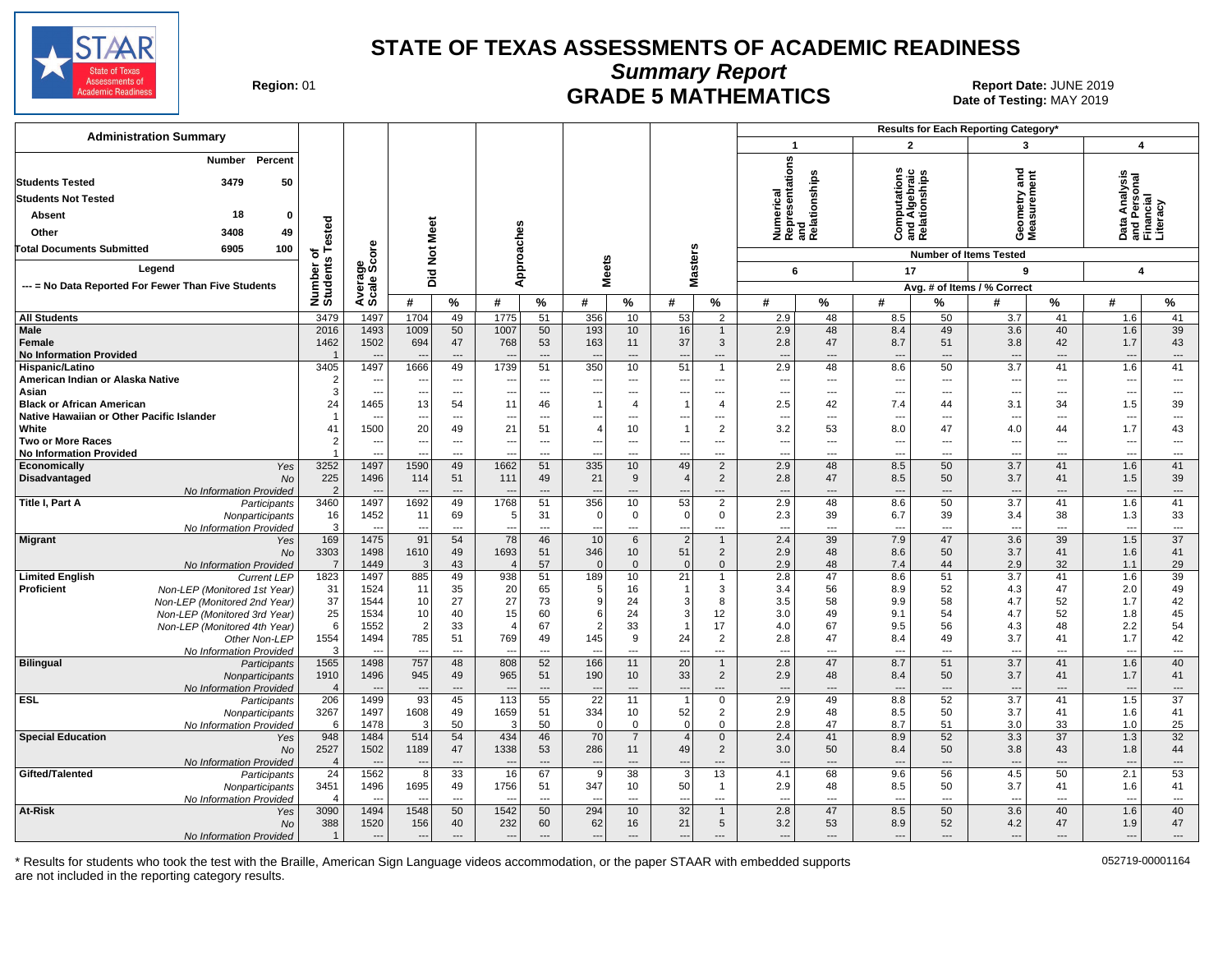

#### **Summary Report** Region: 01 **Region: 01 CALL CONSISTS AND CONTROLL SETS ARE SETS AND EXAMPLE 5 READING Report Date: JUNE 2019**

| <b>Administration Summary</b>                                    |                             |                                                      |                                 |                                                      |                                                      |                                 |                                            |                                            |                                                      |                          |                                                      |                          | <b>Results for Each Reporting Category</b> |                   |                                                         |                                |
|------------------------------------------------------------------|-----------------------------|------------------------------------------------------|---------------------------------|------------------------------------------------------|------------------------------------------------------|---------------------------------|--------------------------------------------|--------------------------------------------|------------------------------------------------------|--------------------------|------------------------------------------------------|--------------------------|--------------------------------------------|-------------------|---------------------------------------------------------|--------------------------------|
|                                                                  |                             |                                                      |                                 |                                                      |                                                      |                                 |                                            |                                            |                                                      |                          | $\mathbf{1}$                                         |                          | $\overline{2}$                             |                   | $\mathbf{3}$                                            |                                |
| Percent<br><b>Number</b><br><b>Students Tested</b><br>383<br>100 |                             |                                                      |                                 |                                                      |                                                      |                                 |                                            |                                            |                                                      |                          | Understanding/<br>Analysis<br>Across Genres          |                          | tanding/                                   | Ŷ,                | Understanding/<br>Analysis of<br>Informational<br>Texts |                                |
| <b>Students Not Tested</b>                                       |                             |                                                      |                                 |                                                      |                                                      |                                 |                                            |                                            |                                                      |                          |                                                      |                          |                                            | Tex<br>ō          |                                                         |                                |
| O<br>$\mathbf{0}$                                                |                             |                                                      |                                 |                                                      |                                                      |                                 |                                            |                                            |                                                      |                          |                                                      |                          |                                            | sis<br>5          |                                                         |                                |
| <b>Absent</b>                                                    | Tested                      |                                                      |                                 |                                                      |                                                      |                                 |                                            |                                            |                                                      |                          |                                                      |                          |                                            | Analys<br>Literar |                                                         |                                |
| Other<br>0                                                       |                             |                                                      |                                 |                                                      |                                                      |                                 |                                            |                                            |                                                      |                          |                                                      |                          | 5                                          |                   |                                                         |                                |
| <b>Total Documents Submitted</b><br>384<br>100                   | đ                           | <b>ore</b>                                           |                                 | Not Meet                                             |                                                      |                                 |                                            |                                            |                                                      |                          |                                                      |                          | <b>Number of Items Tested</b>              |                   |                                                         |                                |
| Legend                                                           |                             | မ္ဘီဖိ                                               |                                 |                                                      | Approaches                                           |                                 |                                            | <b>Meets</b>                               | <b>Masters</b>                                       |                          | 8                                                    |                          | 16                                         |                   | 14                                                      |                                |
| --- = No Data Reported For Fewer Than Five Students              |                             |                                                      |                                 | Did                                                  |                                                      |                                 |                                            |                                            |                                                      |                          |                                                      |                          | Avg. # of Items / % Correct                |                   |                                                         |                                |
|                                                                  | Number of<br>Students       | Average<br>Scale                                     | #                               | %                                                    | #                                                    | $\%$                            | #                                          | %                                          | #                                                    | %                        | #                                                    | $\%$                     | #                                          | %                 | #                                                       | %                              |
| <b>All Students</b>                                              | 383                         | S-1455                                               | 205                             | 54                                                   | 178                                                  | 46                              | 57                                         | 15                                         | 10                                                   | $\overline{3}$           | 4.0                                                  | 50                       | 7.0                                        | 44                | 7.4                                                     | 53                             |
| <b>Male</b>                                                      | 247                         | $S-1455$                                             | 129                             | 52                                                   | 118                                                  | 48                              | 43                                         | 17                                         | 7                                                    | $\overline{3}$           | 3.9                                                  | 49                       | 7.0                                        | 44                | 7.4                                                     | 53                             |
| Female                                                           | 136                         | S-1454                                               | 76                              | 56                                                   | 60                                                   | 44                              | 14                                         | 10 <sup>°</sup>                            | 3                                                    | 2                        | 4.1                                                  | 51                       | 7.0                                        | 44                | 7.2                                                     | 52                             |
| <b>No Information Provided</b>                                   | $\Omega$                    |                                                      | ---<br>203                      | $\qquad \qquad \cdots$<br>53                         | $\overline{\phantom{a}}$<br>178                      | $---$<br>47                     | $\overline{\phantom{a}}$<br>57             | $\cdots$                                   | $\overline{\phantom{a}}$<br>10                       | $---$<br>$\overline{3}$  | $---$<br>4.0                                         | $\overline{\phantom{a}}$ | $\overline{a}$                             | ---<br>44         | ---                                                     | $---$<br>52                    |
| Hispanic/Latino<br>American Indian or Alaska Native              | 381<br>$\mathbf 0$          | $S-1455$<br>$\overline{\phantom{a}}$                 | ---                             | $\overline{\phantom{a}}$                             | --                                                   | $\sim$                          | $\overline{\phantom{a}}$                   | 15<br>$---$                                | $\overline{\phantom{a}}$                             | $\overline{a}$           | $\sim$                                               | 50<br>---                | 7.0<br>$\overline{a}$                      | ---               | 7.3<br>---                                              | $\overline{a}$                 |
| Asian                                                            | $\Omega$                    | $\overline{\phantom{a}}$                             | ---                             | $\overline{\phantom{a}}$                             | ---                                                  | ---                             | $\overline{\phantom{a}}$                   | $\overline{\phantom{a}}$                   | $\overline{\phantom{a}}$                             | $\overline{a}$           | $\sim$                                               | $\overline{\phantom{a}}$ | $\hspace{0.05cm} \ldots$                   | ---               | ---                                                     | ---                            |
| <b>Black or African American</b>                                 | $\Omega$                    | $\overline{\phantom{a}}$                             | $\overline{\phantom{a}}$        | $\cdots$                                             | ---                                                  | ---                             | $\overline{\phantom{a}}$                   | ---                                        | ---                                                  | ---                      | $\sim$                                               | ---                      | ---                                        | ---               | ---                                                     | ---                            |
| Native Hawaiian or Other Pacific Islander                        | $\Omega$                    | $\overline{\phantom{a}}$                             |                                 | ---                                                  | --                                                   |                                 | $\overline{\phantom{a}}$                   | ---                                        | $\overline{\phantom{a}}$                             | ---                      | $\overline{\phantom{a}}$                             |                          | ---                                        | ---               | ---                                                     |                                |
| White                                                            | $\overline{2}$              | $\overline{\phantom{a}}$                             | $\overline{\phantom{a}}$        | $\hspace{0.05cm} \ldots$                             | ---                                                  | $\overline{\phantom{a}}$        | $\overline{\phantom{a}}$                   | ---                                        | $\overline{\phantom{a}}$                             | ---                      | $\overline{\phantom{a}}$                             | $\overline{\phantom{a}}$ | ---                                        | ---               | −−                                                      | ---                            |
| <b>Two or More Races</b><br><b>No Information Provided</b>       | $\Omega$<br>$\Omega$        | $\overline{\phantom{a}}$<br>$\overline{\phantom{a}}$ | ---<br>---                      | $\overline{\phantom{a}}$<br>$---$                    | ---<br>$\overline{\phantom{a}}$                      | $\overline{a}$                  | ---<br>---                                 | $\overline{a}$<br>$\overline{\phantom{a}}$ | ---<br>$\overline{a}$                                | $---$<br>$\overline{a}$  | $\overline{a}$<br>$\sim$                             | $---$<br>$---$           | ---<br>---                                 | ---<br>---        | ---<br>---                                              | $\overline{a}$<br>$---$        |
| Economically<br>Yes                                              | 370                         | S-1458                                               | 195                             | 53                                                   | 175                                                  | $\overline{\phantom{a}}$<br>47  | $\overline{57}$                            | 15                                         | 10                                                   | 3                        | 4.0                                                  | 51                       | 7.1                                        | 44                | 7.4                                                     | 53                             |
| Disadvantaged<br>No                                              | 12                          | S-1367                                               | 9                               | 75                                                   | 3                                                    | 25                              | $\Omega$                                   | $\mathbf 0$                                | $\mathbf{0}$                                         | $\mathbf{0}$             | 2.6                                                  | 32                       | 5.7                                        | 35                | 5.2                                                     | 37                             |
| No Information Provided                                          | $\overline{1}$              |                                                      |                                 | $\overline{\phantom{a}}$                             |                                                      |                                 | $\qquad \qquad \cdots$                     | $\overline{a}$                             | $\overline{\phantom{a}}$                             | $---$                    | $\sim$                                               | ---                      | $\qquad \qquad \cdots$                     | ---               | ---                                                     | $\hspace{0.05cm} \cdots$       |
| Title I, Part A<br>Participants                                  | 382                         | S-1455                                               | 204                             | 53                                                   | 178                                                  | 47                              | 57                                         | 15                                         | 10                                                   | 3                        | 4.0                                                  | 50                       | 7.0                                        | 44                | 7.4                                                     | 53                             |
| Nonparticipants                                                  | $\mathbf 0$<br>$\mathbf{1}$ | $\overline{\phantom{a}}$                             | $\overline{\phantom{a}}$        | $\overline{\phantom{a}}$                             | $\overline{\phantom{a}}$                             | ---                             | $\overline{\phantom{a}}$                   | $\overline{a}$                             | $\overline{\phantom{a}}$                             | ---                      | $\overline{\phantom{a}}$                             | $\cdots$                 | $\hspace{0.05cm} \ldots$                   | ---               | ---<br>Ξ.                                               | $\overline{\phantom{a}}$       |
| No Information Provided<br><b>Migrant</b><br>Yes                 | 17                          | $\overline{a}$<br>$S-1475$                           | ---<br>8                        | $\overline{a}$<br>47                                 | ÷.,<br>9                                             | $\overline{\phantom{a}}$<br>53  | $\overline{\phantom{a}}$<br>5              | ---<br>29                                  | $\overline{a}$<br>$\mathbf{1}$                       | ---<br>6                 | $\overline{\phantom{a}}$<br>4.1                      | $\overline{a}$<br>51     | $\overline{a}$<br>7.8                      | ---<br>49         | 7.6                                                     | $\overline{\phantom{a}}$<br>54 |
| No                                                               | 364                         | S-1454                                               | 195                             | 54                                                   | 169                                                  | 46                              | 52                                         | 14                                         | 9                                                    | $\overline{2}$           | 4.0                                                  | 50                       | 7.0                                        | 44                | 7.3                                                     | 52                             |
| No Information Provided                                          | $\overline{2}$              |                                                      | $\overline{\phantom{a}}$        | $---$                                                | $\overline{\phantom{a}}$                             | $\overline{\phantom{a}}$        | $\overline{\phantom{a}}$                   | $\overline{a}$                             | $\overline{a}$                                       | $\overline{a}$           | $---$                                                | $---$                    | $\overline{a}$                             | ---               | ---                                                     | $---$                          |
| <b>Limited English</b><br><b>Current LEP</b>                     | 375                         | S-1457                                               | 197                             | 53                                                   | 178                                                  | 47                              | $\overline{57}$                            | 15                                         | 10                                                   | 3                        | 4.0                                                  | 50                       | 7.1                                        | 44                | 7.4                                                     | 53                             |
| Proficient<br>Non-LEP (Monitored 1st Year)                       | $\mathbf{1}$                |                                                      | ---                             | $\hspace{0.05cm} \ldots$                             | --                                                   | $---$                           | $\overline{\phantom{a}}$                   | $\overline{\phantom{a}}$                   | ---                                                  | ---                      | $\sim$                                               | $\overline{\phantom{a}}$ | $\overline{\phantom{a}}$                   | ---               | ---                                                     | $\overline{a}$                 |
| Non-LEP (Monitored 2nd Year)<br>Non-LEP (Monitored 3rd Year)     | $\mathbf 0$<br>$\mathbf 0$  | $\overline{\phantom{a}}$<br>$\overline{\phantom{a}}$ | ---<br>---                      | $\overline{\phantom{a}}$<br>$\overline{\phantom{a}}$ | ---<br>---                                           | $\overline{\phantom{a}}$<br>--- | $\overline{a}$<br>$\overline{\phantom{a}}$ | ---<br>---                                 | ---<br>$\overline{\phantom{a}}$                      | ---<br>$\overline{a}$    | $\overline{\phantom{a}}$<br>$\overline{\phantom{a}}$ | $\overline{a}$<br>$---$  | $\qquad \qquad \cdots$<br>---              | ---<br>---        | Ξ.<br>---                                               | $\overline{a}$                 |
| Non-LEP (Monitored 4th Year)                                     | $\mathbf 0$                 | $\overline{\phantom{a}}$                             | $\overline{\phantom{a}}$        | $\overline{a}$                                       | ---                                                  | $\overline{\phantom{a}}$        | $\overline{\phantom{a}}$                   | $\overline{a}$                             | $\overline{\phantom{a}}$                             | $\overline{a}$           | $\overline{\phantom{a}}$                             | $\overline{a}$           | ---                                        | ---               | ---                                                     | $\overline{a}$                 |
| Other Non-LEP                                                    | 6                           | S-1354                                               | 6                               | 100                                                  | $\Omega$                                             | $\mathbf 0$                     | $\Omega$                                   | $\mathbf 0$                                | $\mathbf 0$                                          | 0                        | 3.0                                                  | 38                       | 4.3                                        | 27                | 5.2                                                     | 37                             |
| No Information Provided                                          | 1                           | $-$                                                  | ---                             | $\cdots$                                             | ---                                                  | ---                             | $\overline{\phantom{a}}$                   | $\overline{a}$                             | ---                                                  | ---                      | $\overline{\phantom{a}}$                             | ---                      | ---                                        | ---               | ---                                                     | $\overline{\phantom{a}}$       |
| <b>Bilingual</b><br>Participants                                 | 356                         | $S-1458$                                             | 186                             | 52                                                   | 170                                                  | 48                              | $\overline{56}$                            | 16                                         | 10                                                   | 3                        | 4.0                                                  | 51                       | 7.1                                        | 44                | 7.4                                                     | 53                             |
| Nonparticipants<br>No Information Provided                       | 25<br>$\overline{2}$        | S-1418                                               | 17                              | 68<br>$---$                                          | 8<br>--                                              | 32<br>$\overline{a}$            | $\overline{1}$<br>$\overline{\phantom{a}}$ | $\overline{4}$<br>---                      | $\mathbf{0}$<br>$\cdots$                             | $\mathbf 0$<br>$---$     | 3.4<br>$\overline{\phantom{a}}$                      | 43<br>$\overline{a}$     | 6.6                                        | 42<br>---         | 6.3                                                     | 45<br>---                      |
| <b>ESL</b><br>Participants                                       | 19                          | S-1426                                               | 12                              | 63                                                   | -7                                                   | 37                              | $\mathbf 0$                                | $\mathbf{0}$                               | $\mathbf 0$                                          | $\mathbf{0}$             | 3.4                                                  | 43                       | 6.8                                        | 42                | 6.6                                                     | 47                             |
| Nonparticipants                                                  | 361                         | S-1457                                               | 190                             | 53                                                   | 171                                                  | 47                              | 57                                         | 16                                         | 10                                                   | 3                        | 4.0                                                  | 51                       | 7.1                                        | 44                | 7.4                                                     | 53                             |
| No Information Provided                                          | 3                           |                                                      |                                 | $\overline{\phantom{a}}$                             | $\overline{\phantom{a}}$                             | $\overline{\phantom{a}}$        | $\overline{a}$                             | $\overline{a}$                             | $\overline{a}$                                       | ---                      | $\sim$                                               | $\overline{\phantom{a}}$ | $\overline{a}$                             | ---               | $\overline{a}$                                          | $\overline{\phantom{a}}$       |
| <b>Special Education</b><br>Yes                                  | 59                          | S-1411                                               | 42                              | 71                                                   | 17                                                   | 29                              | $\overline{2}$                             | 3                                          | $\overline{0}$                                       | $\mathbf{0}$             | 3.7                                                  | 47                       | 5.8                                        | 37                | 6.3                                                     | 45                             |
| No                                                               | 323<br>$\mathbf{1}$         | S-1463                                               | 162<br>$\overline{\phantom{a}}$ | 50<br>$---$                                          | 161                                                  | 50<br>$---$                     | 55                                         | 17<br>$---$                                | 10                                                   | 3<br>$\overline{a}$      | 4.0                                                  | 51<br>$---$              | 7.3<br>$\overline{\phantom{a}}$            | 45<br>$---$       | 7.5                                                     | 54<br>$---$                    |
| No Information Provided<br>Gifted/Talented<br>Participants       | $\mathbf 0$                 | $\overline{\phantom{a}}$<br>$\overline{\phantom{a}}$ | $\overline{\phantom{a}}$        | $\overline{\phantom{a}}$                             | $\overline{\phantom{a}}$<br>$\overline{\phantom{a}}$ | ---                             | $\overline{\phantom{a}}$<br>---            | $\overline{\phantom{a}}$                   | $\overline{\phantom{a}}$<br>$\overline{\phantom{a}}$ | $\qquad \qquad \cdots$   | $---$<br>$\overline{\phantom{a}}$                    | $\cdots$                 | ---                                        | ---               | $\overline{\phantom{a}}$<br>---                         | $---$                          |
| Nonparticipants                                                  | 381                         | S-1455                                               | 203                             | 53                                                   | 178                                                  | 47                              | 57                                         | 15                                         | 10                                                   | 3                        | 4.0                                                  | 50                       | 7.0                                        | 44                | 7.4                                                     | 53                             |
| No Information Provided                                          | 2                           |                                                      |                                 | $\overline{a}$                                       |                                                      |                                 |                                            | ---                                        |                                                      | $\overline{a}$           | $\overline{\phantom{a}}$                             | $---$                    | $\overline{a}$                             | ---               | ---                                                     | $\overline{a}$                 |
| At-Risk<br>Yes                                                   | 368                         | S-1455                                               | 197                             | 54                                                   | 171                                                  | 46                              | 55                                         | 15                                         | 10                                                   | 3                        | 4.0                                                  | 50                       | 7.0                                        | 44                | 7.4                                                     | 53                             |
| No                                                               | 14                          | S-1464                                               | $\overline{7}$                  | 50                                                   | -7                                                   | 50                              | $\overline{2}$                             | 14                                         | $\Omega$                                             | $\mathbf 0$              | 3.9                                                  | 49                       | 7.7                                        | 48                | 7.4                                                     | 53                             |
| No Information Provided                                          | $\mathbf{1}$                |                                                      | ---                             | $---$                                                | $\overline{a}$                                       | $---$                           | $\overline{a}$                             | $\overline{a}$                             | $\overline{a}$                                       | $\overline{\phantom{a}}$ | $\overline{\phantom{a}}$                             | $---$                    | $\hspace{1.5cm} \ldots$                    | ---               | $\overline{a}$                                          | $\overline{\phantom{a}}$       |

052719-00001164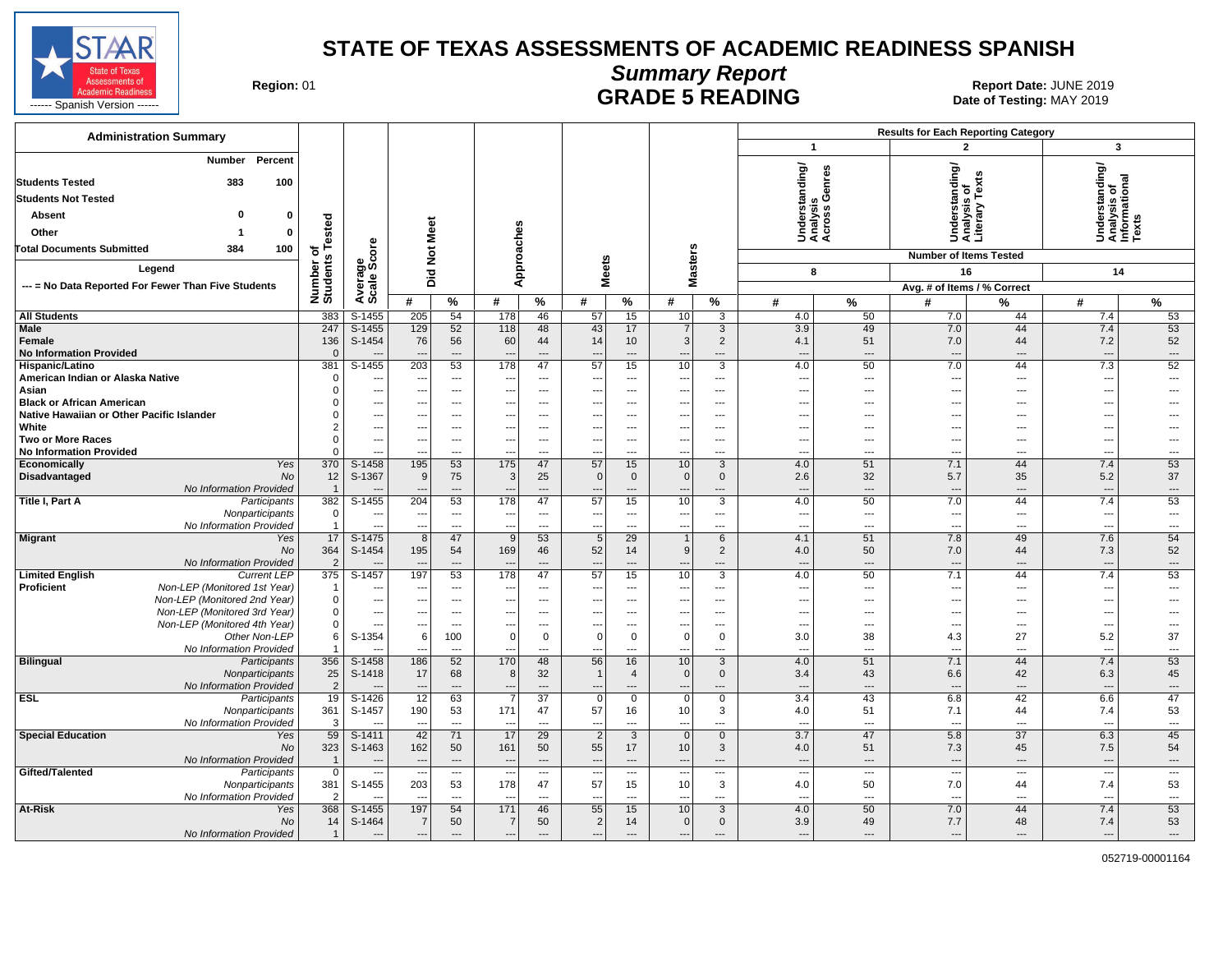

**Summary Report**

**GRADE 5 MATHEMATICS Date: JUNE 2019 Report Date: JUNE 2019 CRADE 5 MATHEMATICS** 

| <b>Administration Summary</b>                                    |                       |                                                      |                          |                                                      |                          |                                 |                                 |                       |                          |                          |                                                      |                                |                                                      | <b>Results for Each Reporting Category</b>    |                                    |                                                      |                                                        |                                |
|------------------------------------------------------------------|-----------------------|------------------------------------------------------|--------------------------|------------------------------------------------------|--------------------------|---------------------------------|---------------------------------|-----------------------|--------------------------|--------------------------|------------------------------------------------------|--------------------------------|------------------------------------------------------|-----------------------------------------------|------------------------------------|------------------------------------------------------|--------------------------------------------------------|--------------------------------|
|                                                                  |                       |                                                      |                          |                                                      |                          |                                 |                                 |                       |                          |                          | $\mathbf{1}$                                         |                                | $\overline{2}$                                       |                                               | $\mathbf{3}$                       |                                                      | $\overline{\mathbf{4}}$                                |                                |
| <b>Number</b><br>Percent<br><b>Students Tested</b><br>174<br>100 |                       |                                                      |                          |                                                      |                          |                                 |                                 |                       |                          |                          | Numerical<br>Representations<br>and<br>Relationships |                                | ഗ                                                    | Computation<br>and Algebraic<br>Relationships | ometry and<br>ssurement            |                                                      | Data Analysis<br>and Personal<br>Financial<br>Literacy |                                |
| <b>Students Not Tested</b>                                       |                       |                                                      |                          |                                                      |                          |                                 |                                 |                       |                          |                          |                                                      |                                |                                                      |                                               |                                    |                                                      |                                                        |                                |
| <b>Absent</b><br>$\bf{0}$                                        |                       |                                                      |                          |                                                      |                          |                                 |                                 |                       |                          |                          |                                                      |                                |                                                      |                                               |                                    |                                                      |                                                        |                                |
| Other<br>$\Omega$<br>n                                           | ested                 |                                                      |                          |                                                      |                          |                                 |                                 |                       |                          |                          |                                                      |                                |                                                      |                                               | Gea<br>Nea                         |                                                      |                                                        |                                |
| <b>Total Documents Submitted</b><br>174<br>100                   |                       | ore                                                  | Not Meet                 |                                                      |                          |                                 |                                 |                       |                          |                          |                                                      |                                |                                                      |                                               |                                    |                                                      |                                                        |                                |
| Legend                                                           | ৳                     | န္တပ္တိ                                              |                          |                                                      | Approaches               |                                 | <b>Meets</b>                    |                       | <b>Masters</b>           |                          |                                                      |                                |                                                      |                                               | <b>Number of Items Tested</b><br>9 |                                                      |                                                        |                                |
| --- = No Data Reported For Fewer Than Five Students              |                       |                                                      | Did                      |                                                      |                          |                                 |                                 |                       |                          |                          | 6                                                    |                                | 17                                                   |                                               |                                    |                                                      | $\overline{\mathbf{4}}$                                |                                |
|                                                                  | Number o<br>Students  | Avera                                                | #                        | %                                                    | #                        | %                               | #                               | %                     | #                        | %                        | #                                                    | %                              | #                                                    | %                                             | Avg. # of Items / % Correct<br>#   | %                                                    | #                                                      | %                              |
| <b>All Students</b>                                              | 174                   | 1473                                                 | 96                       | 55                                                   | 78                       | 45                              | 13                              | $\overline{7}$        | $\mathbf{1}$             | $\overline{1}$           | 2.4                                                  | 39                             | 8.0                                                  | 47                                            | 3.4                                | 38                                                   | 1.5                                                    | 37                             |
| <b>Male</b>                                                      | 107                   | 1471                                                 | 59                       | 55                                                   | 48                       | 45                              | 9                               | 8                     | $\Omega$                 | $\mathbf 0$              | 2.5                                                  | 42                             | 7.8                                                  | 46                                            | 3.3                                | 37                                                   | 1.5                                                    | 38                             |
| Female                                                           | 67                    | 1477                                                 | 37                       | 55                                                   | 30                       | 45                              | $\overline{4}$                  | 6                     |                          | $\overline{1}$           | 2.1                                                  | 36                             | 8.3                                                  | 49                                            | 3.5                                | 39                                                   | 1.4                                                    | 35                             |
| <b>No Information Provided</b>                                   | $\Omega$              | $---$                                                | $\overline{\phantom{a}}$ | $---$                                                | $\overline{\phantom{a}}$ | $---$                           | $\overline{\phantom{a}}$        | $---$                 | $\overline{\phantom{a}}$ | ---                      | $\overline{\phantom{a}}$                             | $---$                          | $---$                                                | $---$                                         | $\overline{\phantom{a}}$           | $---$                                                | $\overline{\phantom{a}}$                               | $\hspace{0.05cm} \ldots$       |
| Hispanic/Latino                                                  | 174                   | 1473                                                 | 96                       | 55                                                   | 78                       | 45                              | 13                              | $\overline{7}$        | $\overline{1}$           | $\overline{1}$           | 2.4                                                  | 39                             | 8.0                                                  | 47                                            | 3.4                                | 38                                                   | 1.5                                                    | 37                             |
| American Indian or Alaska Native                                 | $\Omega$              | ---                                                  | --                       | ---                                                  |                          | ---                             | $\overline{\phantom{a}}$        | ---                   | ---                      | ---                      | $\overline{\phantom{a}}$                             | $\hspace{0.05cm} \ldots$       | $\qquad \qquad \cdots$                               | $\overline{\phantom{a}}$<br>$\overline{a}$    | ---                                | $\qquad \qquad \cdots$                               | ---                                                    | ---                            |
| Asian<br><b>Black or African American</b>                        |                       | ---<br>---                                           | ---                      | $\cdots$<br>---                                      |                          | $\overline{\phantom{a}}$<br>--- | ---                             | ---<br>---            | ---                      | ---<br>---               | ---<br>$\overline{\phantom{a}}$                      | ---<br>---                     | ---<br>---                                           |                                               | ---                                | $\scriptstyle\cdots$<br>$\overline{a}$               | −−<br>---                                              | ---<br>-−-                     |
| Native Hawaiian or Other Pacific Islander                        |                       | $\hspace{0.05cm} \ldots$                             | ---                      | $\qquad \qquad \cdots$                               |                          | ---                             | $\overline{\phantom{a}}$        | ---                   | ---                      | ---                      | $\overline{\phantom{a}}$                             | $\hspace{0.05cm} \ldots$       | $\hspace{0.05cm} \ldots$                             | $---$                                         | ---                                | $---$                                                | ---                                                    | ---                            |
| White                                                            |                       | $\overline{\phantom{a}}$                             | ---                      | $---$                                                | $---$                    | $\sim$                          | ---                             | $\overline{a}$        | ---                      | ---                      | ---                                                  | $---$                          | $\overline{\phantom{a}}$                             | $---$                                         | ---                                | $---$                                                | ---                                                    | $\overline{a}$                 |
| Two or More Races                                                | $\Omega$              | $\overline{a}$                                       | $\overline{\phantom{a}}$ | $---$                                                | ---                      | $\sim$                          | $\sim$                          | $\overline{a}$        | $\sim$                   | $---$                    | $\overline{\phantom{a}}$                             | $---$                          | $\sim$                                               | $---$                                         | $\sim$                             | $---$                                                | ---                                                    | $---$                          |
| <b>No Information Provided</b>                                   | $\Omega$              | $\overline{a}$                                       |                          | $---$                                                | $\overline{a}$           | $---$                           |                                 | ---                   | ---                      | ---                      | ---                                                  | $\overline{a}$                 | $\overline{a}$                                       | $---$                                         | $\overline{a}$                     | $---$                                                | ---                                                    | $\overline{a}$                 |
| Economically<br>Yes                                              | 163                   | 1472                                                 | 91                       | 56                                                   | 72                       | 44                              | 11                              | $\overline{7}$        | $\overline{0}$           | $\overline{0}$           | 2.3                                                  | 39                             | 8.0                                                  | 47                                            | 3.4                                | 37                                                   | 1.5                                                    | 37                             |
| Disadvantaged<br><b>No</b>                                       | 10                    | 1514                                                 | $\overline{4}$           | 40                                                   | 6                        | 60                              | 2                               | 20                    | $\mathbf 1$              | 10                       | 2.9                                                  | 48                             | 9.4                                                  | 55                                            | 4.0                                | 44                                                   | 1.5                                                    | 38                             |
| No Information Provided                                          | $\overline{1}$        |                                                      |                          | ---                                                  |                          | $---$                           | $\overline{a}$                  | ---                   | $\overline{a}$           | ---                      | $\overline{\phantom{a}}$                             | ---                            | $---$                                                | $---$                                         | $\overline{a}$                     | $\overline{\phantom{a}}$                             | $\overline{\phantom{a}}$                               | $\qquad \qquad \cdots$         |
| Title I, Part A<br>Participants                                  | 172<br>$\overline{1}$ | 1474<br>---                                          | 94                       | 55<br>$\overline{\phantom{a}}$                       | 78<br>---                | 45<br>$\overline{\phantom{a}}$  | 13<br>---                       | $\overline{8}$<br>--- | 1<br>---                 | $\overline{1}$<br>---    | 2.4<br>---                                           | 39<br>---                      | 8.0<br>$\sim$                                        | 47<br>---                                     | 3.4<br>---                         | 38<br>$\scriptstyle\cdots$                           | 1.5<br>$\overline{\phantom{a}}$                        | 38<br>$\overline{\phantom{a}}$ |
| Nonparticipants<br>No Information Provided                       | -1                    | $\overline{\phantom{a}}$                             | $\sim$                   | $---$                                                | $\overline{\phantom{a}}$ | $\overline{\phantom{a}}$        | $\sim$                          | ---                   | $\overline{\phantom{a}}$ | ---                      | $\overline{\phantom{a}}$                             | ---                            | $\overline{\phantom{a}}$                             | ---                                           | $\overline{\phantom{a}}$           | $\overline{\phantom{a}}$                             | $\overline{\phantom{a}}$                               | ---                            |
| <b>Migrant</b><br>Yes                                            | $\overline{1}$        | $\qquad \qquad \cdots$                               | ---                      | $---$                                                | $\overline{\phantom{a}}$ | $\overline{\phantom{a}}$        | $\overline{\phantom{a}}$        | ---                   | $\overline{\phantom{a}}$ | $\overline{a}$           | $\overline{\phantom{a}}$                             | $\overline{\phantom{a}}$       | $\cdots$                                             | $\overline{a}$                                | $\overline{\phantom{a}}$           | $\overline{\phantom{a}}$                             | ---                                                    | $\hspace{0.05cm} \ldots$       |
| No                                                               | 171                   | 1474                                                 | 95                       | 56                                                   | 76                       | 44                              | 13                              | 8                     | $\overline{1}$           | $\overline{1}$           | 2.4                                                  | 39                             | 8.1                                                  | 47                                            | 3.4                                | 37                                                   | 1.5                                                    | 37                             |
| No Information Provided                                          | $\overline{2}$        |                                                      |                          | $---$                                                |                          | ---                             |                                 | ---                   | ---                      | ---                      | $\overline{\phantom{a}}$                             | $\overline{a}$                 | $\overline{\phantom{a}}$                             | $\overline{a}$                                | $\overline{\phantom{a}}$           | $\overline{\phantom{a}}$                             | ---                                                    | ---                            |
| <b>Limited English</b><br><b>Current LEP</b>                     | 169                   | 1477                                                 | 91                       | 54                                                   | 78                       | 46                              | 13                              | 8                     | $\overline{1}$           | $\overline{1}$           | 2.4                                                  | 40                             | 8.2                                                  | 48                                            | 3.4                                | 38                                                   | 1.5                                                    | 37                             |
| Proficient<br>Non-LEP (Monitored 1st Year)                       |                       | ---                                                  |                          | $\overline{\phantom{a}}$                             |                          | ---                             | $\overline{\phantom{a}}$        | ---                   | ---                      | ---                      | $\overline{\phantom{a}}$                             | ---                            | $\hspace{0.05cm} \ldots$                             | ---                                           | ---                                | $\overline{\phantom{a}}$                             | $\overline{\phantom{a}}$                               | ---                            |
| Non-LEP (Monitored 2nd Year)                                     | $\Omega$              | $\hspace{0.05cm} \ldots$                             | ---                      | $\overline{\phantom{a}}$                             |                          | ---                             | ---                             | ---                   | ---                      | ---                      | $\overline{\phantom{a}}$                             | ---                            | $\hspace{0.05cm} \ldots$                             | ---                                           |                                    | $\overline{\phantom{a}}$                             | ---                                                    | ---                            |
| Non-LEP (Monitored 3rd Year)                                     | $\Omega$<br>$\Omega$  | $\overline{\phantom{a}}$                             |                          | $\overline{\phantom{a}}$                             |                          | $---$                           | $\overline{\phantom{a}}$        | ---                   | ---                      | ---                      | ---                                                  | ---                            | ---                                                  | $---$                                         | ---                                | $---$                                                | ---                                                    | ---                            |
| Non-LEP (Monitored 4th Year)<br>Other Non-LEP                    | 3                     | $\overline{\phantom{a}}$<br>$\hspace{0.05cm} \ldots$ | ---<br>---               | $\overline{\phantom{a}}$<br>$\overline{\phantom{a}}$ | $- -$<br>$\overline{a}$  | $\overline{\phantom{a}}$<br>--- | ---<br>$\overline{\phantom{a}}$ | ---<br>---            | ---<br>---               | ---<br>---               | ---<br>---                                           | ---<br>---                     | $\overline{\phantom{a}}$<br>$\overline{\phantom{a}}$ | $\cdots$<br>$\overline{\phantom{a}}$          | ---<br>$\overline{a}$              | $\overline{\phantom{a}}$<br>$\overline{\phantom{a}}$ | ---                                                    | ---<br>---                     |
| No Information Provided                                          | $\overline{1}$        | $\overline{a}$                                       |                          | $\overline{a}$                                       | $\overline{a}$           | $\overline{a}$                  | $\sim$                          | ---                   | $\overline{a}$           | $\overline{a}$           | $\overline{a}$                                       | $\overline{a}$                 | $\overline{a}$                                       | $\overline{a}$                                | $\sim$                             | $\overline{a}$                                       | $\overline{\phantom{a}}$<br>÷.,                        | $\overline{a}$                 |
| <b>Bilingual</b><br>Participants                                 | 149                   | 1476                                                 | 80                       | 54                                                   | 69                       | 46                              | 11                              | $\overline{7}$        | $\overline{0}$           | $\mathbf 0$              | 2.4                                                  | 40                             | 8.0                                                  | 47                                            | 3.4                                | 38                                                   | 1.6                                                    | 39                             |
| Nonparticipants                                                  | 24                    | 1464                                                 | 15                       | 63                                                   | 9                        | 38                              | $\overline{2}$                  | 8                     | $\mathbf{1}$             | $\overline{4}$           | 2.1                                                  | 35                             | 8.3                                                  | 49                                            | 3.1                                | 35                                                   | 1.0                                                    | 26                             |
| No Information Provided                                          | $\overline{1}$        |                                                      |                          | ---                                                  |                          | $\overline{\phantom{a}}$        | ---                             | ---                   |                          | ---                      |                                                      | ---                            | $\overline{\phantom{a}}$                             | ---                                           | $\overline{\phantom{a}}$           | $\overline{\phantom{a}}$                             | ---                                                    | $\qquad \qquad \cdots$         |
| <b>ESL</b><br>Participants                                       | 20                    | 1486                                                 | 11                       | 55                                                   | $\overline{9}$           | 45                              | $\overline{2}$                  | 10                    | 1                        | $\overline{5}$           | 2.3                                                  | $\overline{38}$                | 9.4                                                  | 55                                            | 3.3                                | 36                                                   | 0.9                                                    | $\overline{23}$                |
| Nonparticipants                                                  | 152                   | 1472                                                 | 84                       | 55                                                   | 68                       | 45                              | 11                              | $\overline{7}$        | $\overline{0}$           | $\mathbf 0$              | 2.4                                                  | 39                             | 7.9                                                  | 46                                            | 3.4                                | 38                                                   | 1.6                                                    | 39                             |
| No Information Provided                                          | $\overline{2}$        | $---$                                                | ---                      | $\overline{\phantom{a}}$                             | ---                      | ---                             | $\overline{\phantom{a}}$        | ---                   | ---                      | ---                      | $\overline{\phantom{a}}$                             | ---                            | $\overline{\phantom{a}}$                             | $\overline{\phantom{a}}$                      | $\overline{\phantom{a}}$           | $\overline{\phantom{a}}$                             | ---                                                    | $\hspace{0.05cm} \ldots$       |
| <b>Special Education</b><br>Yes                                  | 12                    | 1503                                                 | $\,$ 5 $\,$              | 42                                                   | $\overline{7}$           | 58                              | $\overline{4}$                  | 33                    | $\Omega$                 | $\overline{0}$           | 2.8                                                  | 47                             | 9.3                                                  | 55                                            | 3.9                                | 44                                                   | 1.1                                                    | 27                             |
| <b>No</b><br>No Information Provided                             | 161<br>$\overline{1}$ | 1471                                                 | 91                       | 57<br>$\overline{a}$                                 | 70                       | 43<br>$\overline{a}$            | 9                               | 6<br>---              | $\mathbf{1}$             | $\overline{1}$<br>---    | 2.3<br>$\overline{\phantom{a}}$                      | 39<br>$\overline{\phantom{a}}$ | 7.9<br>$\overline{\phantom{a}}$                      | 47<br>$---$                                   | 3.3<br>$\overline{\phantom{a}}$    | 37<br>$\overline{\phantom{a}}$                       | 1.5<br>---                                             | 38<br>$\cdots$                 |
| Gifted/Talented<br>Participants                                  | $\overline{0}$        | $\overline{\phantom{a}}$                             |                          | $\overline{\phantom{a}}$                             | $\overline{\phantom{a}}$ | ---                             | $\overline{\phantom{a}}$        | ---                   | $\overline{\phantom{a}}$ | $\overline{\phantom{a}}$ | $\overline{\phantom{a}}$                             | ---                            | $\overline{\phantom{a}}$                             | $\overline{\phantom{a}}$                      | $\overline{\phantom{a}}$           | $\overline{\phantom{a}}$                             | ---                                                    | $\overline{\phantom{a}}$       |
| Nonparticipants                                                  | 172                   | 1474                                                 | 95                       | 55                                                   | 77                       | 45                              | 13                              | 8                     | $\mathbf{1}$             | $\overline{1}$           | 2.4                                                  | 39                             | 8.1                                                  | 47                                            | 3.4                                | 38                                                   | 1.5                                                    | 37                             |
| No Information Provided                                          | $\overline{2}$        |                                                      |                          | $\overline{a}$                                       |                          | $\overline{a}$                  |                                 | ---                   |                          | ---                      | $\overline{\phantom{a}}$                             | ---                            |                                                      | $\overline{a}$                                | ---                                | $\overline{a}$                                       |                                                        | $\overline{a}$                 |
| At-Risk<br>Yes                                                   | 157                   | 1478                                                 | 84                       | 54                                                   | 73                       | 46                              | 13                              | 8                     | $\overline{\mathbf{1}}$  | $\mathbf 1$              | 2.4                                                  | 40                             | 8.2                                                  | 48                                            | 3.5                                | 38                                                   | 1.5                                                    | $\overline{37}$                |
| No                                                               | 16                    | 1433                                                 | 11                       | 69                                                   | $\sqrt{5}$               | 31                              | $\overline{0}$                  | $\mathbf 0$           | $\overline{0}$           | $\mathbf 0$              | 1.9                                                  | 32                             | 6.5                                                  | 38                                            | 2.8                                | 31                                                   | 1.5                                                    | 38                             |
| No Information Provided                                          | $\overline{1}$        | $---$                                                | $---$                    | $---$                                                | $---$                    | $---$                           | $---$                           | $---$                 | $\overline{\phantom{a}}$ | ---                      | $\overline{\phantom{a}}$                             | $\overline{\phantom{a}}$       | $---$                                                | $---$                                         | $---$                              | $---$                                                | $\overline{\phantom{a}}$                               | ---                            |

052719-00001164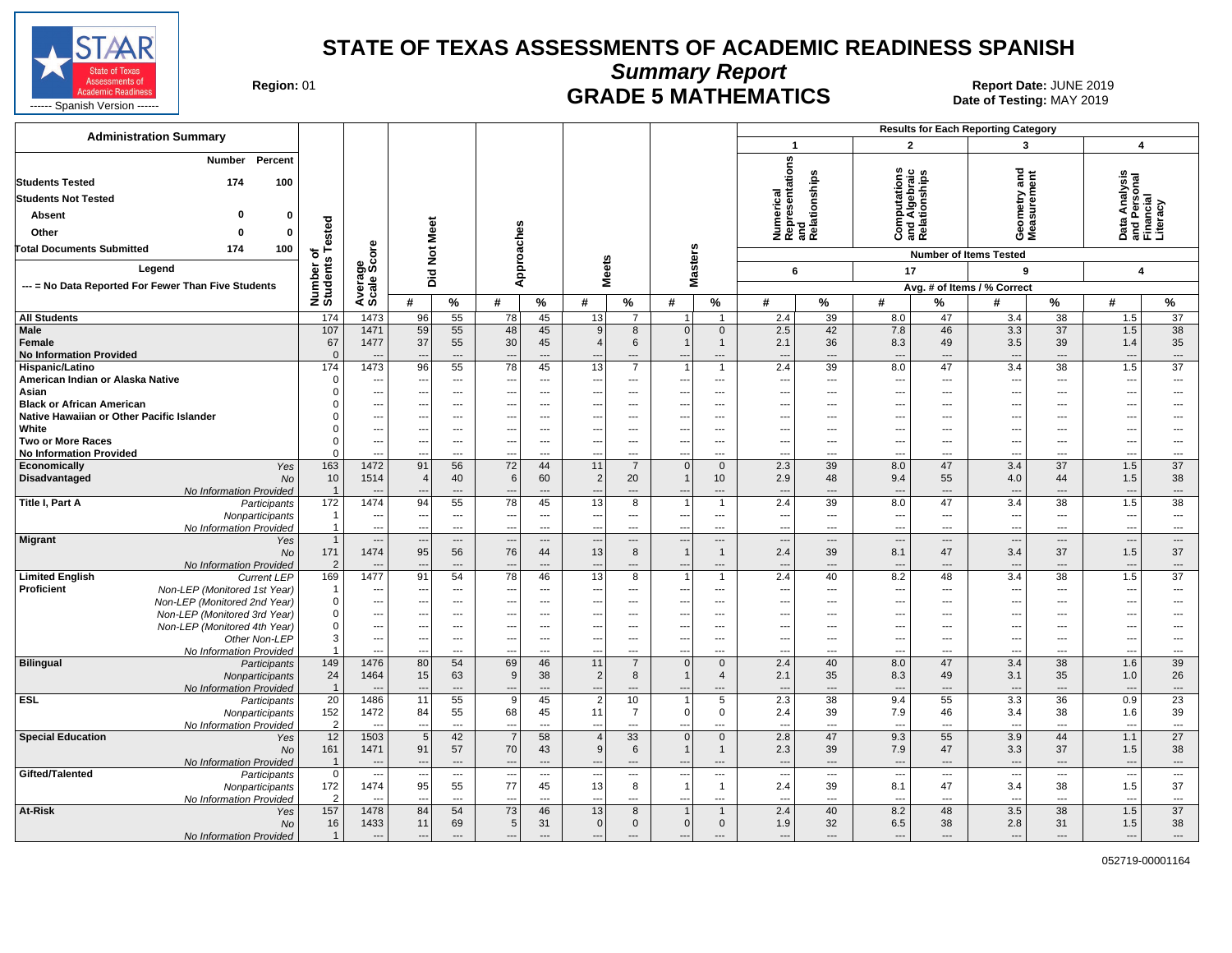

# **Summary Report**

Region: 01 **Region: 01 CALL BEADE 8 READING Report Date: JUNE 2019**<br> **GRADE 8 READING** Date of Testing: MAY 2019 Date of Testing: MAY 2019

| <b>Administration Summary</b>                                                                                                                 |                              |                        |                                  |                                |                                 |                          |                                   |                                |                                |                                |                                             | <b>Results for Each Reporting Category</b> |                                                    |                          |                                                |                                |  |
|-----------------------------------------------------------------------------------------------------------------------------------------------|------------------------------|------------------------|----------------------------------|--------------------------------|---------------------------------|--------------------------|-----------------------------------|--------------------------------|--------------------------------|--------------------------------|---------------------------------------------|--------------------------------------------|----------------------------------------------------|--------------------------|------------------------------------------------|--------------------------------|--|
|                                                                                                                                               |                              |                        |                                  |                                |                                 |                          |                                   |                                |                                |                                | $\mathbf{1}$                                |                                            | $\overline{2}$                                     |                          | $\mathbf{3}$                                   |                                |  |
| Percent<br>Number<br>7474<br>87<br><b>Students Tested</b><br><b>Students Not Tested</b><br>97<br>Absent<br>$\mathbf{1}$<br>Other<br>980<br>11 | Number of<br>Students Tested |                        | <b>Not Meet</b>                  |                                | Approaches                      |                          |                                   |                                |                                |                                | Understanding/<br>Analysis<br>Across Genres |                                            | rstanding/<br>'sis of<br>Jndera<br>Anara<br>Litera | ě<br>Δıε.                | Understanding/<br>Analysis of<br>Informational |                                |  |
| 100<br><b>Total Documents Submitted</b><br>8551                                                                                               |                              |                        |                                  |                                |                                 |                          |                                   |                                |                                |                                |                                             |                                            | <b>Number of Items Tested</b>                      |                          |                                                |                                |  |
| Legend                                                                                                                                        |                              | Average<br>Scale Score | Did                              |                                |                                 |                          |                                   | <b>Meets</b>                   | <b>Masters</b>                 |                                | 8                                           |                                            | 19                                                 |                          | 17                                             |                                |  |
| --- = No Data Reported For Fewer Than Five Students                                                                                           |                              |                        |                                  |                                |                                 |                          |                                   |                                |                                |                                |                                             |                                            | Avg. # of Items / % Correct                        |                          |                                                |                                |  |
|                                                                                                                                               |                              |                        | #                                | $\%$                           | #                               | $\%$                     | #                                 | %                              | #                              | %                              | #                                           | %                                          | #                                                  | ℅                        | #                                              | %                              |  |
| <b>All Students</b>                                                                                                                           | 7474                         | 1532                   | 5175                             | 69                             | 2299                            | 31                       | 188                               | $\overline{3}$                 | 27                             | $\mathbf 0$                    | 4.1                                         | 51                                         | 8.0                                                | 42                       | 7.5                                            | 44                             |  |
| Male                                                                                                                                          | 4505                         | 1527                   | 3197                             | 71                             | 1308                            | 29                       | 99                                | $\overline{2}$                 | 14                             | $\mathbf 0$                    | 4.0                                         | 50                                         | 7.8                                                | 41                       | 7.5                                            | 44                             |  |
| Female<br><b>No Information Provided</b>                                                                                                      | 2966<br>3                    | 1540                   | 1978<br>$\overline{\phantom{a}}$ | 67<br>$\overline{\phantom{a}}$ | 988<br>$\overline{\phantom{a}}$ | 33<br>$---$              | 89<br>$\overline{\phantom{a}}$    | 3<br>---                       | 13<br>$\overline{\phantom{a}}$ | $\mathbf 0$<br>---             | 4.2<br>$\overline{\phantom{a}}$             | 53<br>$\overline{\phantom{a}}$             | 8.4<br>$---$                                       | 44<br>---                | 7.6<br>$\overline{\phantom{a}}$                | 45<br>$\overline{\phantom{a}}$ |  |
| Hispanic/Latino                                                                                                                               | 7362                         | 1532                   | 5099                             | 69                             | 2263                            | 31                       | 183                               | $\overline{2}$                 | $\overline{27}$                | $\mathbf 0$                    | 4.1                                         | 51                                         | 8.0                                                | 42                       | 7.5                                            | 44                             |  |
| American Indian or Alaska Native                                                                                                              | $\overline{2}$               |                        | ---                              | $\overline{\phantom{a}}$       | $\ddotsc$                       | $\overline{\phantom{a}}$ | ---                               | $\overline{a}$                 | $\overline{\phantom{a}}$       | $\cdots$                       | $---$                                       | $\overline{\phantom{a}}$                   | ---                                                | $\overline{\phantom{a}}$ | $\overline{\phantom{a}}$                       | $\overline{\phantom{a}}$       |  |
| Asian                                                                                                                                         | 6                            | 1595                   | $\overline{2}$                   | 33                             |                                 | 67                       | $\overline{1}$                    | 17                             | $\mathbf 0$                    | $\Omega$                       | 4.7                                         | 58                                         | 11.0                                               | 58                       | 8.8                                            | 52                             |  |
| <b>Black or African American</b>                                                                                                              | 24                           | 1564                   | 14                               | 58                             | 10                              | 42                       |                                   | 4                              | $\overline{0}$                 | 0                              | 4.2                                         | 52                                         | 9.2                                                | 48                       | 8.8                                            | 52                             |  |
| Native Hawaiian or Other Pacific Islander                                                                                                     | $\overline{1}$               |                        | ---                              | $\overline{a}$                 | --                              | ---                      | $\overline{\phantom{a}}$          | ---                            | $\overline{a}$                 | $\overline{a}$                 | $\sim$                                      | $\overline{\phantom{a}}$                   | $\overline{a}$                                     | ---                      | $\overline{a}$                                 | $\hspace{0.05cm} \ldots$       |  |
| White                                                                                                                                         | 73                           | 1519                   | 54                               | 74                             | 19                              | 26                       | $\overline{2}$                    | 3                              | 0                              | $\mathbf 0$                    | 3.7                                         | 47                                         | 7.8                                                | 41                       | 7.1                                            | 42                             |  |
| <b>Two or More Races</b>                                                                                                                      | 3                            | $\sim$                 | ---                              | $\overline{\phantom{a}}$       | $\overline{\phantom{a}}$        | $\overline{\phantom{a}}$ | ---                               | ---                            | $\overline{\phantom{a}}$       | $\cdots$                       | $\overline{\phantom{a}}$                    | $\overline{\phantom{a}}$                   | ---                                                | ---                      | $\overline{\phantom{a}}$                       | $\overline{\phantom{a}}$       |  |
| <b>No Information Provided</b>                                                                                                                | 3<br>6994                    | $\overline{a}$<br>1531 | 4875                             | $\overline{a}$<br>70           | --<br>2119                      | $\overline{a}$<br>30     | 174                               | ---<br>$\overline{2}$          | $\overline{a}$<br>26           | $\overline{a}$<br>$\mathbf{0}$ | $\sim$<br>4.1                               | $\overline{a}$<br>51                       | $---$<br>8.0                                       | $\overline{a}$<br>42     | $\overline{a}$<br>7.5                          | $\overline{a}$<br>44           |  |
| Economically<br>Yes<br>Disadvantaged<br>No                                                                                                    | 470                          | 1548                   | 291                              | 62                             | 179                             | 38                       | 14                                | 3                              | $\overline{1}$                 | $\mathbf 0$                    | 4.4                                         | 56                                         | 8.5                                                | 45                       | 8.1                                            | 47                             |  |
| No Information Provided                                                                                                                       | 10                           | 1459                   | 9                                | 90                             |                                 | 10                       | $\Omega$                          | $\overline{0}$                 | $\overline{0}$                 | $\Omega$                       | 2.5                                         | 31                                         | 5.9                                                | 31                       | 5.6                                            | 33                             |  |
| Title I, Part A<br>Participants                                                                                                               | 7410                         | 1532                   | 5129                             | 69                             | 2281                            | 31                       | 185                               | $\overline{2}$                 | 26                             | 0                              | 4.1                                         | 51                                         | 8.0                                                | 42                       | 7.5                                            | 44                             |  |
| Nonparticipants                                                                                                                               | 58                           | 1531                   | 41                               | 71                             | 17                              | 29                       | 3                                 | 5                              | -1                             | 2                              | 4.0                                         | 50                                         | 8.1                                                | 43                       | 7.5                                            | 44                             |  |
| No Information Provided                                                                                                                       | 6                            | 1485                   | 5                                | 83                             | $\overline{1}$                  | 17                       | $\Omega$                          | $\mathbf 0$                    | $\Omega$                       | $\Omega$                       | 3.2                                         | 40                                         | 6.5                                                | 34                       | 6.3                                            | 37                             |  |
| <b>Migrant</b><br>Yes                                                                                                                         | 367                          | 1516                   | 271                              | 74                             | 96                              | 26                       | 6                                 | $\overline{2}$                 | $\overline{0}$                 | $\mathbf{0}$                   | 3.8                                         | 48                                         | 7.6                                                | 40                       | 7.1                                            | 42                             |  |
| No                                                                                                                                            | 7096                         | 1533                   | 4894                             | 69                             | 2202                            | 31                       | 182                               | 3                              | 27                             | $\mathbf 0$                    | 4.1                                         | 51                                         | 8.1                                                | 42                       | 7.6                                            | 44                             |  |
| No Information Provided<br><b>Limited English</b><br><b>Current LEP</b>                                                                       | 11<br>4706                   | 1460<br>1522           | 10<br>3445                       | 91<br>73                       | $\overline{1}$<br>1261          | 9<br>$\overline{27}$     | $\overline{0}$<br>$\overline{77}$ | $\mathbf{0}$<br>$\overline{2}$ | $\overline{0}$<br>5            | $\mathbf{0}$<br>0              | 2.7<br>4.0                                  | 34<br>50                                   | 5.9<br>7.7                                         | 31<br>40                 | 5.5<br>7.3                                     | 32<br>43                       |  |
| Non-LEP (Monitored 1st Year)<br><b>Proficient</b>                                                                                             | 76                           | 1560                   | 44                               | 58                             | 32                              | 42                       | 6                                 | 8                              | -1                             | 1                              | 4.8                                         | 59                                         | 8.8                                                | 46                       | 8.3                                            | 49                             |  |
| Non-LEP (Monitored 2nd Year)                                                                                                                  | 85                           | 1599                   | 30                               | 35                             | 55                              | 65                       | $\overline{7}$                    | 8                              | -1                             | -1                             | 5.2                                         | 65                                         | 10.4                                               | 55                       | 9.3                                            | 55                             |  |
| Non-LEP (Monitored 3rd Year)                                                                                                                  | 118                          | 1574                   | 64                               | 54                             | 54                              | 46                       | 8                                 | $\overline{7}$                 | $\overline{2}$                 | 2                              | 4.6                                         | 58                                         | 9.4                                                | 50                       | 8.9                                            | 52                             |  |
| Non-LEP (Monitored 4th Year)                                                                                                                  | 77                           | 1555                   | 46                               | 60                             | 31                              | 40                       |                                   | 5                              | $\Omega$                       | 0                              | 4.7                                         | 58                                         | 8.8                                                | 46                       | 8.0                                            | 47                             |  |
| Other Non-LEP                                                                                                                                 | 2403                         | 1545                   | 1539                             | 64                             | 864                             | 36                       | 86                                | 4                              | 18 <sup>1</sup>                | $\mathbf{1}$                   | 4.2                                         | 53                                         | 8.6                                                | 45                       | 7.9                                            | 46                             |  |
| No Information Provided                                                                                                                       | 9                            | 1485                   | $\overline{7}$                   | 78                             | -2                              | 22                       | $\mathbf 0$                       | $\mathbf{0}$                   | $\overline{0}$                 | $\mathbf 0$                    | 3.1                                         | 39                                         | 6.2                                                | 33                       | 6.7                                            | 39                             |  |
| <b>Bilingual</b><br>Participants                                                                                                              | $\overline{24}$              | 1583                   | 13                               | 54                             | 11                              | 46                       | $\overline{2}$                    | 8                              | 0                              | $\mathbf 0$                    | 5.2                                         | 65                                         | 9.3                                                | 49                       | 9.1                                            | 53                             |  |
| Nonparticipants                                                                                                                               | 7433                         | 1532                   | 5147                             | 69                             | 2286<br>$\tilde{\phantom{a}}$   | 31                       | 186                               | 3                              | 27<br> 0                       | $\mathbf{0}$<br>$\Omega$       | 4.1                                         | 51                                         | 8.0                                                | 42<br>33                 | 7.5                                            | 44                             |  |
| No Information Provided<br><b>ESL</b><br>Participants                                                                                         | 17<br>4652                   | 1478<br>1522           | 15<br>3413                       | 88<br>73                       | 1239                            | 12<br>27                 | $\mathbf{0}$<br>73                | $\mathbf{0}$<br>$\overline{2}$ | 5 <sub>5</sub>                 | 0                              | 3.0<br>4.0                                  | 38<br>50                                   | 6.4<br>7.7                                         | 40                       | 6.1<br>7.3                                     | 36<br>43                       |  |
| Nonparticipants                                                                                                                               | 2810                         | 1549                   | 1751                             | 62                             | 1059                            | 38                       | 115                               | $\overline{4}$                 | 22                             | $\mathbf{1}$                   | 4.3                                         | 54                                         | 8.7                                                | 46                       | 8.0                                            | 47                             |  |
| No Information Provided                                                                                                                       | 12                           | 1463                   | 11                               | 92                             |                                 | 8                        | $\Omega$                          | $\mathbf{0}$                   | 0                              | $\Omega$                       | 2.8                                         | 34                                         | 6.0                                                | 32                       | 5.5                                            | 32                             |  |
| <b>Special Education</b><br>Yes                                                                                                               | 1776                         | 1495                   | 1494                             | 84                             | 282                             | 16                       | 17                                | $\mathbf{1}$                   | $\overline{1}$                 | $\mathbf 0$                    | 3.5                                         | 44                                         | 7.0                                                | 37                       | 6.4                                            | $\overline{37}$                |  |
| <b>No</b>                                                                                                                                     | 5686                         | 1543                   | 3671                             | 65                             | 2015                            | 35                       | 171                               | 3                              | 26                             | $\mathbf{0}$                   | 4.3                                         | 54                                         | 8.4                                                | 44                       | 7.9                                            | 46                             |  |
| No Information Provided                                                                                                                       | 12                           | 1480                   | 10                               | 83                             | 2                               | 17                       | $\mathbf{0}$                      | $\mathbf{0}$                   | 0                              | $\mathbf{0}$                   | 2.9                                         | 36                                         | 6.3                                                | 33                       | 6.5                                            | 38                             |  |
| Gifted/Talented<br>Participants                                                                                                               | 51                           | 1580                   | 25                               | 49                             | 26                              | 51                       | $\overline{4}$                    | 8                              | $\mathbf 1$                    | 2                              | 4.9                                         | 61                                         | 9.9                                                | 52                       | 9.0                                            | 53                             |  |
| Nonparticipants                                                                                                                               | 7410                         | 1532                   | 5139                             | 69                             | 2271                            | 31                       | 184                               | $\overline{2}$                 | 26                             | $\mathbf 0$                    | 4.1                                         | 51                                         | 8.0                                                | 42                       | 7.5                                            | 44                             |  |
| No Information Provided                                                                                                                       | 13                           | 1480                   | 11                               | 85                             |                                 | 15                       | $\Omega$                          | 0                              | 0                              | $\Omega$                       | 2.9                                         | 37                                         | 6.2                                                | 32                       | 6.5                                            | 38<br>44                       |  |
| At-Risk<br>Yes<br>No                                                                                                                          | 7063<br>401                  | 1530<br>1571           | 4966<br>201                      | 70<br>50                       | 2097<br>200                     | 30<br>50                 | 152<br>36                         | $\overline{2}$<br>9            | 16<br>11                       | $\mathbf 0$<br>3               | 4.1<br>4.7                                  | 51<br>58                                   | 8.0<br>9.2                                         | 42<br>49                 | 7.5<br>8.8                                     | 52                             |  |
| No Information Provided                                                                                                                       | 10                           | 1477                   | 8                                | 80                             | -2                              | 20                       | $\mathbf{0}$                      | $\mathbf{0}$                   | $\mathbf{0}$                   | $\Omega$                       | 2.9                                         | 36                                         | 6.6                                                | 35                       | 5.9                                            | 35                             |  |
| Career/Technical<br>Participants                                                                                                              | 2847                         | 1537                   | 1924                             | 68                             | 923                             | 32                       | 80                                | 3                              | 11                             | 0                              | 4.2                                         | 52                                         | 8.2                                                | 43                       | 7.7                                            | 45                             |  |
| <b>Education</b><br>Nonparticipants                                                                                                           | 4621                         | 1529                   | 3247                             | 70                             | 1374                            | 30                       | 108                               | $\overline{2}$                 | 16                             | $\mathbf 0$                    | 4.1                                         | 51                                         | 7.9                                                | 42                       | 7.4                                            | 44                             |  |
| No Information Provided                                                                                                                       | 6                            | 1515                   | $\overline{4}$                   | 67                             | $\overline{2}$                  | 33                       | $\overline{0}$                    | 0                              | $\overline{0}$                 | $\mathbf 0$                    | 3.3                                         | 42                                         | 8.2                                                | 43                       | 6.8                                            | 40                             |  |
|                                                                                                                                               |                              |                        |                                  |                                |                                 |                          |                                   |                                |                                |                                |                                             |                                            |                                                    |                          |                                                |                                |  |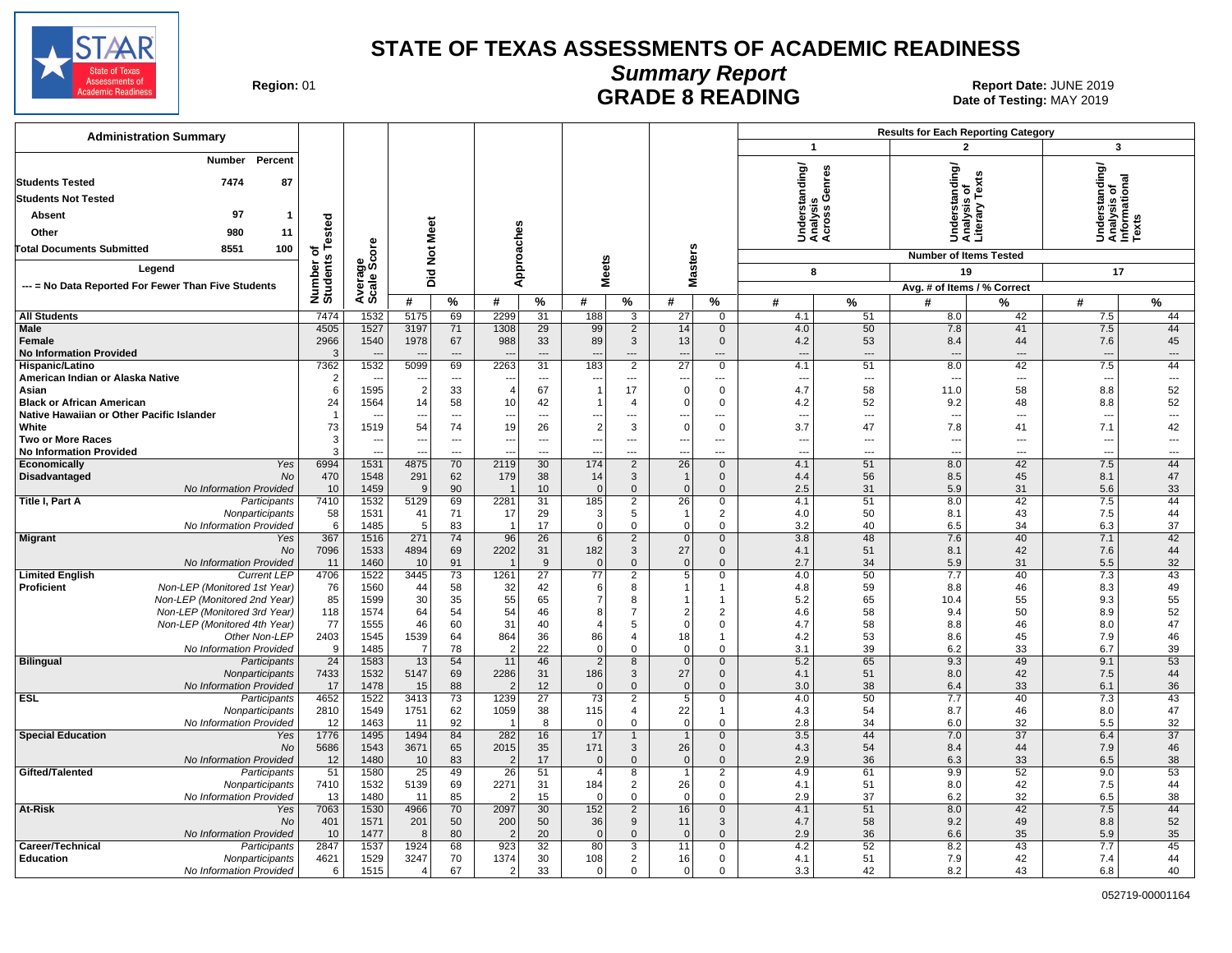

**Summary Report**

**GRADE 8 MATHEMATICS Date: JUNE 2019 Report Date: JUNE 2019 CRADE 8 MATHEMATICS** Date of Testing: MAY 2019

| <b>Administration Summary</b>                                                                                                  |                    |                          |                       |                          |                       |                      |                          |                                |                                  |                               |                              | <b>Results for Each Reporting Category</b> |                                               |                      |                                         |                          |                                                            |                                |
|--------------------------------------------------------------------------------------------------------------------------------|--------------------|--------------------------|-----------------------|--------------------------|-----------------------|----------------------|--------------------------|--------------------------------|----------------------------------|-------------------------------|------------------------------|--------------------------------------------|-----------------------------------------------|----------------------|-----------------------------------------|--------------------------|------------------------------------------------------------|--------------------------------|
|                                                                                                                                |                    |                          |                       |                          |                       |                      |                          |                                |                                  |                               | $\mathbf{1}$                 |                                            | $\overline{2}$                                |                      | 3                                       |                          | $\overline{\mathbf{4}}$                                    |                                |
| Percent<br>Number<br>53<br><b>Students Tested</b><br>4092<br><b>Students Not Tested</b><br>73<br>Absent<br>Other<br>3607<br>46 | ested              | e<br>b                   | Meet                  |                          | Approaches            |                      |                          |                                |                                  |                               | Numerical<br>Representations | and<br>Relationships                       | s<br>and Algebraic<br>Relationships<br>δ<br>o |                      | ъ<br>Ĕ<br>ieometry a<br>leasuremo<br>ŏέ | ēπ                       | a Analysis<br>Personal<br>ancial<br>Data<br>and F<br>Finar | iterac)                        |
| Total Documents Submitted<br>7772<br>100                                                                                       | ិក<br>s            |                          | $\breve{\mathbf{z}}$  |                          |                       |                      |                          |                                | <b>Masters</b>                   |                               |                              |                                            |                                               |                      | <b>Number of Items Tested</b>           |                          |                                                            |                                |
| Legend                                                                                                                         |                    | န္တပ္ကိ                  | Did                   |                          |                       |                      | eets                     |                                |                                  |                               | 4                            |                                            | 16                                            |                      | 15                                      |                          | $\overline{7}$                                             |                                |
| --- = No Data Reported For Fewer Than Five Students                                                                            | Number<br>Students | vera<br>cale             |                       |                          |                       |                      | ž                        |                                |                                  |                               |                              |                                            |                                               |                      | Avg. # of Items / % Correct             |                          |                                                            |                                |
|                                                                                                                                |                    | ∢ທັ                      | #                     | %                        | #                     | $\%$                 | #                        | $\%$                           | #                                | %                             | #                            | %                                          | #                                             | %                    | #                                       | %                        | #                                                          | $\%$                           |
| <b>All Students</b>                                                                                                            | 4092               | 1571                     | 2546                  | 62                       | 1546                  | 38                   | 144                      | $\overline{4}$                 | 4 <sup>1</sup>                   | $\mathbf 0$                   | 2.2                          | 56                                         | 6.8                                           | 42                   | 5.2                                     | 34                       | 2.7                                                        | 39                             |
| <b>Male</b>                                                                                                                    | 2577               | 1567                     | 1661                  | 64                       | 916                   | 36                   | 78                       | $\mathbf{3}$                   | 3                                | $\mathbf 0$                   | 2.2                          | 55                                         | 6.6                                           | 41                   | 5.0                                     | 34                       | 2.7                                                        | 39                             |
| Female<br><b>No Information Provided</b>                                                                                       | 1514               | 1578                     | 884                   | 58                       | 630                   | 42                   | 66                       | 4<br>---                       | $\mathbf{1}$                     | $\mathbf 0$                   | 2.3                          | 59<br>÷÷                                   | 7.0                                           | 44<br>$---$          | 5.4                                     | 36<br>$\overline{a}$     | 2.7                                                        | 38<br>$\overline{\phantom{a}}$ |
| Hispanic/Latino                                                                                                                | 4035               | 1571                     | 2506                  | 62                       | 1529                  | 38                   | 142                      | $\overline{4}$                 | $\overline{4}$                   | $\mathbf 0$                   | 2.2                          | 56                                         | 6.8                                           | 42                   | 5.1                                     | 34                       | 2.7                                                        | 39                             |
| American Indian or Alaska Native                                                                                               | $\Omega$           | $\overline{\phantom{a}}$ | н.                    | $\overline{a}$           |                       | ---                  | $\overline{\phantom{a}}$ | ---                            | $\overline{a}$                   | ---                           | ---                          | ---                                        | $---$                                         | $\overline{a}$       | $\overline{\phantom{a}}$                | $---$                    | $\overline{\phantom{a}}$                                   | ---                            |
| Asian                                                                                                                          |                    | $\overline{a}$           | --                    | $\overline{a}$           | $\mathbf 0$           | $\overline{a}$       | $\Omega$                 | $\overline{a}$                 | $\Omega$                         | ---                           | $\overline{a}$               | ---                                        | ---                                           | $\overline{a}$       |                                         | $---$                    | $\overline{a}$                                             | $\overline{\phantom{a}}$       |
| <b>Black or African American</b><br>Native Hawaiian or Other Pacific Islander                                                  |                    | 1561                     | 6                     | 100<br>$\overline{a}$    |                       | $\mathbf 0$<br>---   |                          | 0<br>---                       |                                  | $\mathbf 0$<br>---            | 2.0<br>--                    | 50<br>---                                  | 6.8<br>$\overline{\phantom{a}}$               | 43<br>$\overline{a}$ | 4.7                                     | 31<br>$\overline{a}$     | 2.3<br>$\overline{a}$                                      | 33<br>$---$                    |
| White                                                                                                                          | 45                 | 1574                     | 29                    | 64                       | 16                    | 36                   |                          | 2                              | $\Omega$                         | $\mathbf 0$                   | 2.2                          | 54                                         | 6.6                                           | 42                   | 5.7                                     | 38                       | 2.7                                                        | 38                             |
| <b>Two or More Races</b>                                                                                                       | -1                 | ---                      |                       | $\overline{\phantom{a}}$ | ---                   | ---                  |                          | ---                            | ---                              | ---                           | $\overline{\phantom{a}}$     | ---                                        | $\overline{\phantom{a}}$                      | $\overline{a}$       | $\overline{\phantom{a}}$                | $\overline{\phantom{a}}$ | ---                                                        | $\hspace{0.05cm} \ldots$       |
| <b>No Information Provided</b>                                                                                                 |                    |                          |                       | ---                      | 1426                  | $\overline{a}$<br>37 |                          | ---                            | ---                              | ---                           | $\sim$                       | ---                                        | ---                                           | ---<br>42            | $\overline{a}$                          | $\overline{a}$<br>34     | ---                                                        | ---                            |
| Economically<br>Yes<br>Disadvantaged<br>No                                                                                     | 3816<br>266        | 1570<br>1587             | 2390<br>147           | 63<br>55                 | 119                   | 45                   | 126<br>18                | $\mathbf{3}$<br>$\overline{7}$ | 4 <sup>1</sup><br>$\overline{0}$ | $\mathbf 0$<br>$\mathbf 0$    | 2.2<br>2.3                   | 56<br>58                                   | 6.8<br>7.3                                    | 46                   | 5.1<br>5.6                              | 37                       | 2.7<br>3.0                                                 | 38<br>42                       |
| No Information Provided                                                                                                        | 10                 | 1524                     | 9                     | 90                       | -1                    | 10                   | $\Omega$                 | $\mathbf{0}$                   | $\mathbf{0}$                     | $\mathbf 0$                   | 1.4                          | 35                                         | 5.3                                           | 33                   | 3.9                                     | 26                       | 2.5                                                        | 36                             |
| Title I, Part A<br>Participants                                                                                                | 4037               | 1571                     | 2504                  | 62                       | 1533                  | 38                   | 143                      | 4                              | 4                                | $\mathbf 0$                   | 2.3                          | 56                                         | 6.8                                           | 42                   | 5.2                                     | 34                       | 2.7                                                        | 39                             |
| Nonparticipants                                                                                                                | 49<br>6            | 1550<br>1552             | 37<br>5               | 76<br>83                 | 12<br>$\overline{1}$  | 24<br>17             |                          | $\overline{2}$<br>0            | $\overline{0}$<br>$\overline{0}$ | $\mathbf 0$<br>$\mathsf 0$    | 1.9<br>1.3                   | 48<br>33                                   | 6.1<br>5.8                                    | 38<br>36             | 4.4<br>5.0                              | 30<br>33                 | 2.7                                                        | 38<br>43                       |
| No Information Provided<br><b>Migrant</b><br>Yes                                                                               | 246                | 1556                     | 183                   | $\overline{74}$          | 63                    | 26                   | 0<br>10                  | $\overline{4}$                 | $\Omega$                         | $\mathbf 0$                   | $\overline{2.0}$             | 51                                         | 6.3                                           | 39                   | 4.9                                     | 33                       | 3.0<br>2.4                                                 | 35                             |
| <b>No</b>                                                                                                                      | 3834               | 1572                     | 2353                  | 61                       | 1481                  | 39                   | 134                      | 3                              | 4 <sup>1</sup>                   | $\mathbf 0$                   | 2.3                          | 57                                         | 6.8                                           | 43                   | 5.2                                     | 34                       | 2.7                                                        | 39                             |
| No Information Provided                                                                                                        | 12                 | 1543                     | 10                    | 83                       | $\overline{2}$        | 17                   | $\mathbf 0$              | $\mathbf 0$                    | $\mathbf{0}$                     | $\mathbf 0$                   | 1.6                          | 40                                         | 5.8                                           | 36                   | 4.6                                     | 31                       | 2.5                                                        | 36                             |
| <b>Limited English</b><br><b>Current LEP</b>                                                                                   | 2280               | 1568                     | 1448                  | 64                       | 832                   | 36                   | 85                       | $\overline{4}$                 | 1<br>$\Omega$                    | $\mathbf 0$                   | 2.2                          | 55                                         | 6.7                                           | 42                   | 5.1                                     | 34                       | 2.6                                                        | 37                             |
| Proficient<br>Non-LEP (Monitored 1st Year)<br>Non-LEP (Monitored 2nd Year)                                                     | 40<br>68           | 1565<br>1605             | 24<br>29              | 60<br>43                 | 16<br>39              | 40<br>57             | 3<br>5 <sub>5</sub>      | 8<br>$\overline{7}$            | $\Omega$                         | 0<br>0                        | 2.2<br>2.7                   | 56<br>68                                   | 6.1<br>7.9                                    | 38<br>50             | 5.3<br>5.8                              | 35<br>39                 | 3.0<br>3.1                                                 | 42<br>45                       |
| Non-LEP (Monitored 3rd Year)                                                                                                   | 62                 | 1588                     | 33                    | 53                       | 29                    | 47                   | 5                        | 8                              | 0                                | $\mathbf 0$                   | 2.4                          | 60                                         | 7.4                                           | 46                   | 5.6                                     | 37                       | 2.9                                                        | 41                             |
| Non-LEP (Monitored 4th Year)                                                                                                   | 50                 | 1571                     | 31                    | 62                       | 19                    | 38                   | $\overline{2}$           | 4                              | 0                                | $\mathbf 0$                   | 2.4                          | 59                                         | 7.0                                           | 44                   | 5.0                                     | 33                       | 2.6                                                        | 37                             |
| Other Non-LEP                                                                                                                  | 1583<br>9          | 1573                     | 974<br>$\overline{7}$ | 62<br>78                 | 609<br>$\overline{2}$ | 38<br>22             | 44                       | 3<br>$\Omega$                  | 3 <br>$\Omega$                   | $\mathbf 0$<br>$\mathbf 0$    | 2.3                          | 57                                         | 6.8                                           | 43                   | 5.1                                     | 34                       | 2.8<br>2.8                                                 | 40                             |
| No Information Provided<br><b>Bilingual</b><br>Participants                                                                    | $\overline{7}$     | 1550<br>1626             | $\overline{2}$        | 29                       | 5                     | 71                   | $\Omega$<br>$\mathbf 0$  | $\mathbf{0}$                   | 0                                | $\mathbf 0$                   | 1.8<br>2.4                   | 44<br>61                                   | 5.9<br>9.0                                    | 37<br>56             | 4.7<br>6.3                              | 31<br>42                 | 3.6                                                        | 40<br>51                       |
| Nonparticipants                                                                                                                | 4068               | 1571                     | 2531                  | 62                       | 1537                  | 38                   | 144                      | $\overline{4}$                 | $\overline{4}$                   | $\mathbf 0$                   | 2.2                          | 56                                         | 6.8                                           | 42                   | 5.2                                     | 34                       | 2.7                                                        | 39                             |
| No Information Provided                                                                                                        | 17                 | 1550                     | 13                    | 76                       | $\overline{4}$        | 24                   | $\Omega$                 | $\Omega$                       | $\Omega$                         | $\mathbf{0}$                  | 1.8                          | 44                                         | 6.1                                           | 38                   | 4.8                                     | 32                       | 2.4                                                        | 34                             |
| ESL<br>Participants                                                                                                            | 2254<br>1825       | 1568                     | 1434                  | 64<br>60                 | 820                   | 36                   | 86<br>58                 | 4<br>3                         | 1<br>3                           | $\mathbf 0$<br>$\mathsf 0$    | 2.2<br>2.3                   | 55<br>57                                   | 6.7<br>6.9                                    | 42<br>43             | 5.1<br>5.2                              | 34<br>35                 | 2.6<br>2.8                                                 | $\overline{37}$<br>40          |
| Nonparticipants<br>No Information Provided                                                                                     | 13                 | 1574<br>1546             | 1101<br>11            | 85                       | 724<br>$\mathcal{P}$  | 40<br>15             | O                        | 0                              | $\Omega$                         | $\mathbf 0$                   | 1.8                          | 44                                         | 6.0                                           | 38                   | 4.5                                     | 30                       | 2.5                                                        | 35                             |
| <b>Special Education</b><br>Yes                                                                                                | 1162               | 1550                     | 866                   | 75                       | 296                   | 25                   | 25                       | $\overline{2}$                 |                                  | $\mathbf 0$                   | 2.0                          | 51                                         | 6.2                                           | 39                   | 4.7                                     | 31                       | 2.3                                                        | 34                             |
| No                                                                                                                             | 2918               | 1579                     | 1671                  | 57                       | 1247                  | 43                   | 119                      | $\overline{4}$                 | 3 <sup>1</sup>                   | $\mathbf 0$                   | 2.3                          | 58                                         | 7.0                                           | 44                   | 5.3                                     | 36                       | 2.9                                                        | 41                             |
| No Information Provided                                                                                                        | 12                 | 1542                     | 9                     | 75                       | 3<br>12               | 25                   | $\Omega$                 | $\Omega$                       | $\overline{0}$<br>1              | $\mathbf 0$<br>$\overline{4}$ | 1.8                          | 46                                         | 5.8                                           | 36                   | 4.6                                     | 31                       | 2.3                                                        | 32                             |
| Gifted/Talented<br>Participants<br>Nonparticipants                                                                             | 26<br>4053         | 1585<br>1571             | 14<br>2522            | 54<br>62                 | 1531                  | 46<br>38             | 143                      | $\overline{4}$<br>4            | 3                                | 0                             | 2.3<br>2.2                   | 57<br>56                                   | 7.4<br>6.8                                    | 46<br>42             | 5.5<br>5.2                              | 37<br>34                 | 3.1<br>2.7                                                 | 44<br>39                       |
| No Information Provided                                                                                                        | 13                 | 1545                     | 10                    | 77                       | 3                     | 23                   | $\Omega$                 | $\Omega$                       | $\overline{0}$                   | $\mathbf 0$                   | 1.8                          | 44                                         | 5.8                                           | 37                   | 4.7                                     | 31                       | 2.4                                                        | 34                             |
| <b>At-Risk</b><br>Yes                                                                                                          | 3874               | 1570                     | 2419                  | 62                       | 1455                  | 38                   | 128                      | 3                              | 3 <sup>1</sup>                   | $\mathbf 0$                   | 2.2                          | 56                                         | 6.8                                           | 42                   | 5.1                                     | 34                       | 2.7                                                        | 38                             |
| No                                                                                                                             | 207                | 1587                     | 118                   | 57                       | 89                    | 43                   | 16                       | 8                              | $\mathbf{1}$                     | $\mathsf{O}\xspace$           | 2.2                          | 55                                         | 7.1                                           | 45                   | 5.7                                     | 38                       | 3.2                                                        | 45                             |
| No Information Provided<br>Career/Technical<br>Participants                                                                    | 11<br>1529         | 1548<br>1575             | 9<br>917              | 82<br>60                 | $\overline{2}$<br>612 | 18<br>40             | $\Omega$<br>53           | $\Omega$<br>3                  | $\Omega$<br>1                    | $\mathbf{0}$<br>$\mathbf 0$   | 1.8<br>2.3                   | 45<br>58                                   | 6.0<br>6.9                                    | 38<br>43             | 4.5<br>5.2                              | 30<br>35                 | 2.5<br>2.8                                                 | 36<br>40                       |
| <b>Education</b><br>Nonparticipants                                                                                            | 2558               | 1569                     | 1625                  | 64                       | 933                   | 36                   | 91                       | 4                              | 3 <sup>1</sup>                   | $\mathbf 0$                   | 2.2                          | 55                                         | 6.7                                           | 42                   | 5.1                                     | 34                       | 2.7                                                        | 38                             |
| No Information Provided                                                                                                        | 5                  | 1534                     | 4 <sup>1</sup>        | 80                       | $\mathbf{1}$          | 20                   | $\overline{0}$           | $\Omega$                       | $\overline{0}$                   | $\mathbf 0$                   | 1.6                          | 40                                         | 5.8                                           | 36                   | 4.2                                     | 28                       | 2.4                                                        | 34                             |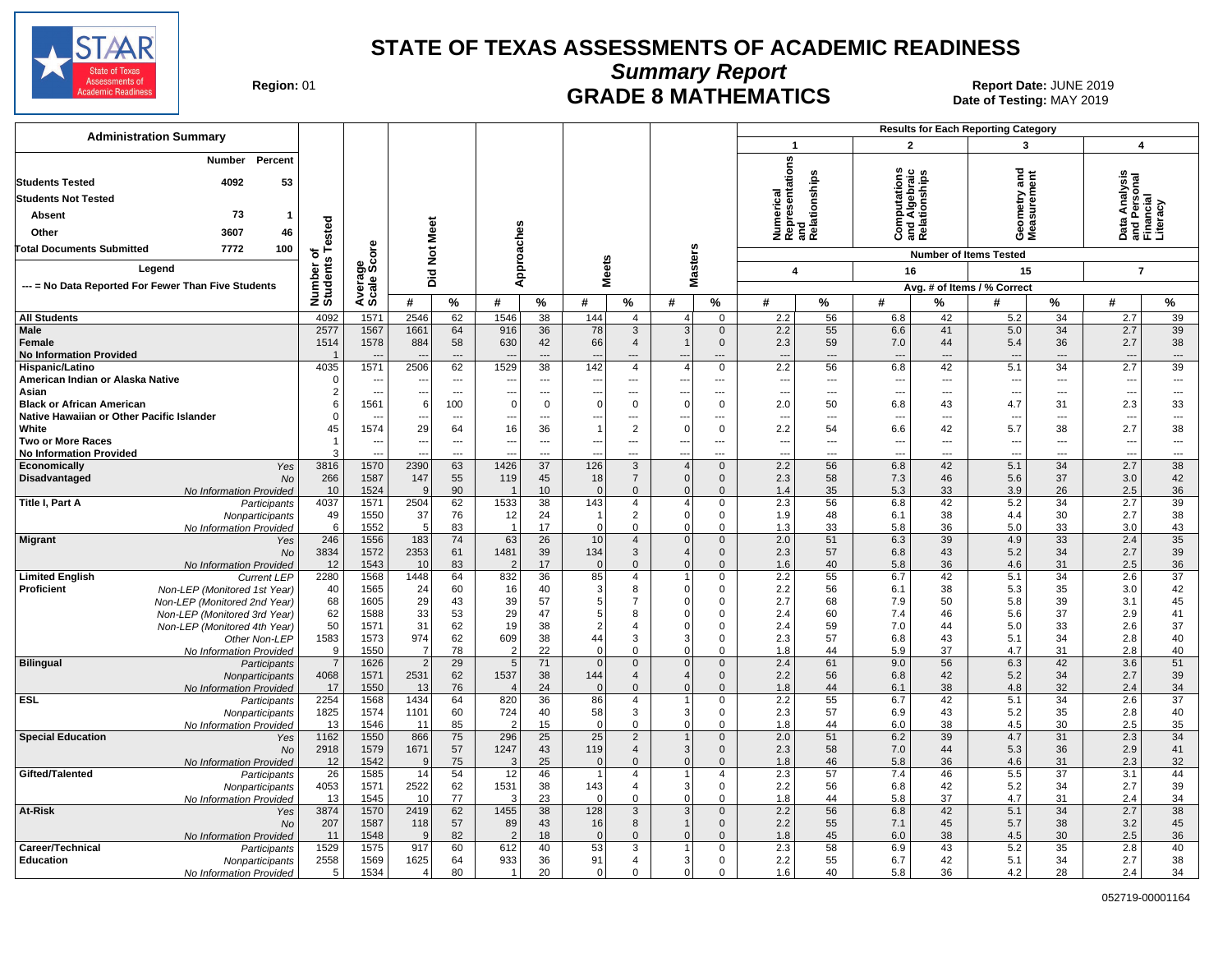

# **STATE OF TEXAS ASSESSMENTS OF ACADEMIC READINESS Combined Summary Report**

**Region: 01** 

**GRADE 5 READING** Report Date: JUNE 2019 **Date of Testing:**  MAY 2019

|                                                     | Legend<br>--- = No Data Reported For Fewer Than Five Students |                              | <b>STAAR</b>         |                |                              | <b>STAAR Spanish</b>             |                          |                              | <b>TOTAL</b>         |                      |
|-----------------------------------------------------|---------------------------------------------------------------|------------------------------|----------------------|----------------|------------------------------|----------------------------------|--------------------------|------------------------------|----------------------|----------------------|
|                                                     |                                                               | Number of<br>Students Tested |                      | Approaches     | Number of<br>Students Tested | Approaches                       |                          | Number of<br>Students Tested |                      | Approaches           |
|                                                     |                                                               |                              | #                    | %              |                              | #                                | %                        |                              | #                    | %                    |
| <b>All Students</b>                                 |                                                               | 5746                         | 2546                 | 44             | 383                          | 178                              | 46                       | 6129                         | 2724                 | 44                   |
| <b>Male</b>                                         |                                                               | 3380                         | 1400                 | 41             | 247                          | 118                              | 48                       | 3627                         | 1518                 | 42                   |
| Female<br><b>No Information Provided</b>            |                                                               | 2365<br>$\mathbf{1}$         | 1146                 | 48             | 136<br>$\Omega$              | 60                               | 44<br>---                | 2501<br>$\mathbf{1}$         | 1206                 | 48                   |
|                                                     |                                                               |                              | 2505                 | 44             | 381                          | 178                              | 47                       | 6026                         | 2683                 |                      |
| Hispanic/Latino<br>American Indian or Alaska Native |                                                               | 5645<br>$\mathbf{1}$         | ---                  | $\overline{a}$ | $\Omega$                     | $\overline{a}$                   | $\overline{a}$           | $\mathbf{1}$                 | ---                  | 45<br>$\overline{a}$ |
| Asian                                               |                                                               | 10                           | 3                    | 30             | 0                            | $\overline{a}$                   | $\overline{a}$           | 10                           | 3                    | 30                   |
|                                                     |                                                               | 34                           |                      | 44             | $\mathbf 0$                  | $\overline{a}$                   |                          | 34                           |                      | 44                   |
| <b>Black or African American</b>                    |                                                               |                              | 15<br>$\overline{a}$ | $\overline{a}$ |                              |                                  | $---$                    |                              | 15<br>$\overline{a}$ | $\overline{a}$       |
| Native Hawaiian or Other Pacific Islander           |                                                               | $\overline{2}$               | 20                   |                | 0<br>$\overline{2}$          | $\overline{a}$<br>$\overline{a}$ | ---                      | $\overline{2}$<br>50         | 20                   |                      |
| White                                               |                                                               | 48                           |                      | 42             |                              |                                  | ---                      |                              |                      | 40                   |
| <b>Two or More Races</b>                            |                                                               | $\overline{4}$               | $\overline{a}$       | $\overline{a}$ | $\mathbf 0$                  | $\overline{a}$                   | ---                      | $\overline{4}$               | $\overline{a}$       | ---                  |
| <b>No Information Provided</b>                      |                                                               | $\overline{2}$               | $\sim$               | $\overline{a}$ | $\mathbf 0$                  | $\overline{a}$                   | ---                      | $\overline{2}$               | $\overline{a}$       | ---                  |
| Economically                                        | Yes                                                           | 5339                         | 2344                 | 44             | 370                          | 175                              | 47                       | 5709                         | 2519                 | 44                   |
| <b>Disadvantaged</b>                                | <b>No</b>                                                     | 406                          | 201                  | 50             | 12                           | 3                                | 25                       | 418                          | 204                  | 49                   |
|                                                     | No Information Provided                                       | $\mathbf{1}$                 |                      | ---            | $\mathbf{1}$                 | ---                              | $\overline{a}$           | $\overline{2}$               |                      | ---                  |
| <b>Title I, Part A</b>                              | Participants                                                  | 5717                         | 2533                 | 44             | 382                          | 178                              | 47                       | 6099                         | 2711                 | 44                   |
|                                                     | Nonparticipants                                               | 27                           | 12                   | 44             | $\mathbf 0$                  | ---                              | $\overline{\phantom{a}}$ | 27                           | 12                   | 44                   |
|                                                     | No Information Provided                                       | $\overline{2}$               | $- - -$              | $- - -$        | $\mathbf{1}$                 | $\sim$                           | $\sim$                   | 3                            | $\sim$               | $-$                  |
| <b>Migrant</b>                                      | Yes                                                           | 244                          | 83                   | 34             | 17                           | $\overline{9}$                   | 53                       | 261                          | 92                   | 35                   |
|                                                     | <b>No</b>                                                     | 5498                         | 2462                 | 45             | 364                          | 169                              | 46                       | 5862                         | 2631                 | 45                   |
|                                                     | No Information Provided                                       | $\overline{4}$               |                      | ---            | $\overline{2}$               |                                  |                          | 6                            | $\mathbf{1}$         | 17                   |
| <b>Limited English</b>                              | <b>Current LEP</b>                                            | 3153                         | 1318                 | 42             | 375                          | 178                              | 47                       | 3528                         | 1496                 | 42                   |
| <b>Proficient</b>                                   | Non-LEP (Monitored 1st Year)                                  | 47                           | 29                   | 62             | 1                            | ---                              | ---                      | 48                           | 29                   | 60                   |
|                                                     | Non-LEP (Monitored 2nd Year)                                  | 68                           | 47                   | 69             | $\Omega$                     | ---                              | ---                      | 68                           | 47                   | 69                   |
|                                                     | Non-LEP (Monitored 3rd Year)                                  | 54                           | 30                   | 56             | $\Omega$                     | ---                              | ---                      | 54                           | 30                   | 56                   |
|                                                     | Non-LEP (Monitored 4th Year)                                  | 22                           | 13                   | 59             | $\Omega$                     | ---                              | ---                      | 22                           | 13                   | 59                   |
|                                                     | Other Non-LEP                                                 | 2399                         | 1108                 | 46             | 6                            | $\Omega$                         | 0                        | 2405                         | 1108                 | 46                   |
|                                                     | No Information Provided                                       | 3                            |                      | ---            | 1                            | ---                              | ÷.,                      | $\overline{4}$               |                      |                      |
| <b>Bilingual</b>                                    | Participants                                                  | 2649                         | 1145                 | 43             | 356                          | 170                              | 48                       | 3005                         | 1315                 | 44                   |
|                                                     | Nonparticipants                                               | 3095                         | 1400                 | 45             | 25                           | 8                                | 32                       | 3120                         | 1408                 | 45                   |
|                                                     | No Information Provided                                       | $\overline{2}$               |                      | $---$          | $\overline{2}$               | $-$                              | ---                      | $\overline{4}$               |                      | $\overline{a}$       |
| <b>ESL</b>                                          | Participants                                                  | 447                          | 168                  | 38             | 19                           | $\overline{7}$                   | 37                       | 466                          | 175                  | 38                   |
|                                                     | Nonparticipants                                               | 5296                         | 2377                 | 45             | 361                          | 171                              | 47                       | 5657                         | 2548                 | 45                   |
|                                                     | No Information Provided                                       | 3                            |                      | $\overline{a}$ | 3                            | ---                              | ÷.,                      | 6                            | $\mathbf{1}$         | 17                   |
| <b>Special Education</b>                            | Yes                                                           | 1452                         | 335                  | 23             | 59                           | 17                               | 29                       | 1511                         | 352                  | $\overline{23}$      |
|                                                     | <b>No</b>                                                     | 4291                         | 2210                 | 52             | 323                          | 161                              | 50                       | 4614                         | 2371                 | 51                   |
|                                                     | No Information Provided                                       | 3                            | $\overline{a}$       | ---            | 1                            | $\overline{a}$                   | $\overline{a}$           | $\overline{4}$               | $\sim$               | $\overline{a}$       |
| Gifted/Talented                                     | Participants                                                  | 41                           | 28                   | 68             | $\mathbf 0$                  |                                  | $\ddotsc$                | 41                           | 28                   | 68                   |
|                                                     | Nonparticipants                                               | 5702                         | 2517                 | 44             | 381                          | 178                              | 47                       | 6083                         | 2695                 | 44                   |
|                                                     | No Information Provided                                       | 3                            | $\overline{a}$       | $\overline{a}$ | $\overline{2}$               | $\sim$                           | $\overline{a}$           | 5                            | 1                    | 20                   |
| <b>At-Risk</b>                                      | Yes                                                           | 5187                         | 2211                 | 43             | 368                          | 171                              | 46                       | 5555                         | 2382                 | 43                   |
|                                                     | <b>No</b>                                                     | 558                          | 334                  | 60             | 14                           | $\overline{7}$                   | 50                       | 572                          | 341                  | 60                   |
|                                                     | No Information Provided                                       | $\mathbf{1}$                 | $\overline{a}$       | $---$          | $\mathbf{1}$                 | $\sim$                           | $\overline{a}$           | 2                            | $---$                |                      |